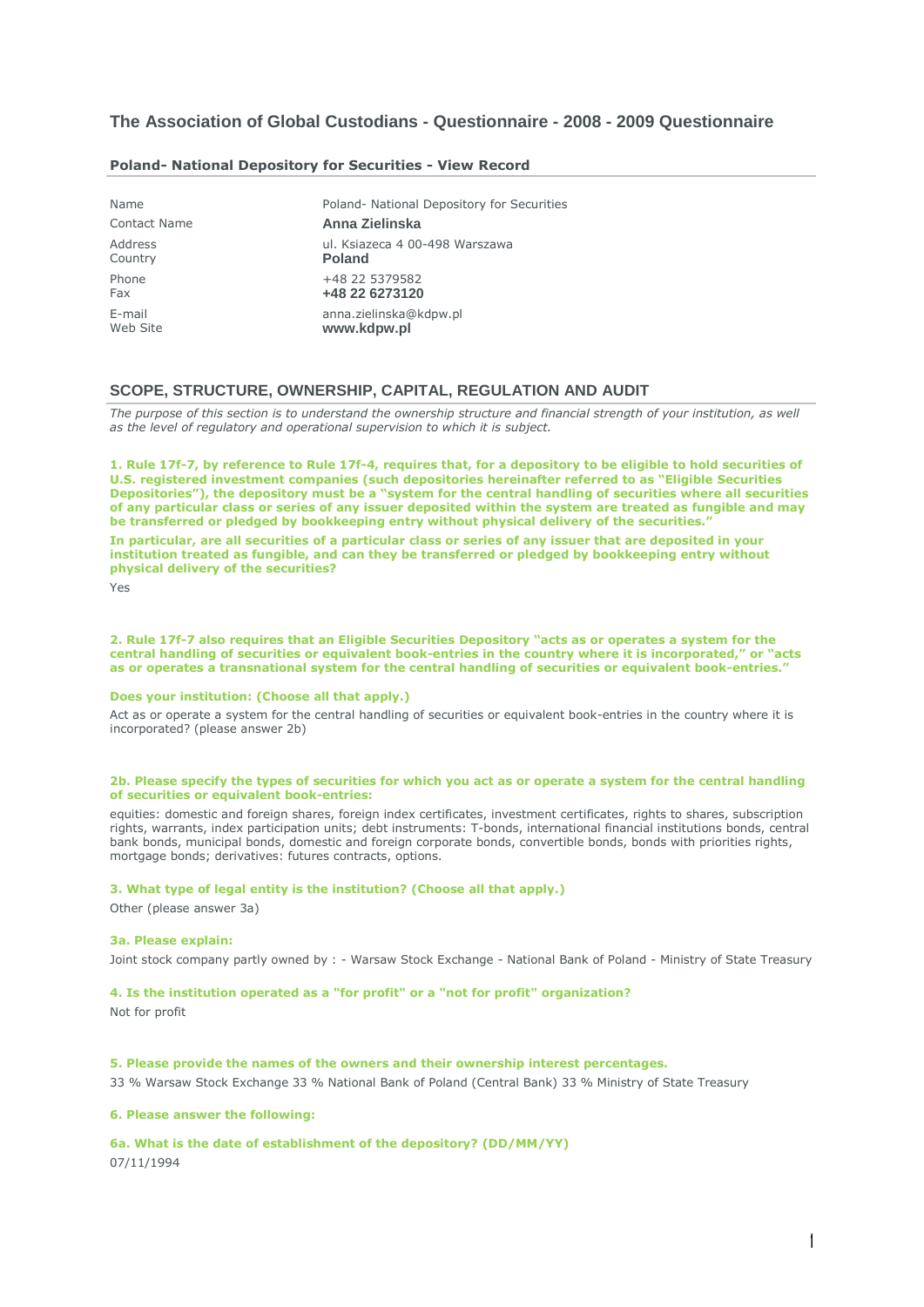# **6b. What is the date that the depository's operations began? (DD/MM/YY)**

16/04/1991 (until 07/11/1994 as a department of the Warsaw Stock Exchange)

**7. Under what regulation or statute is the depository established and governed?**

The Trading in Financial Instruments Act, Statute of the KDPW

#### **7a. Is the regulation or statute electronically available?**

Yes (please answer 7b)

#### **7b. If regulation or statute is electronically available, please supply web address(es) here or upload document(s) in question 7c.**

http://www.knf.gov.pl/en/Images/obrot\_03\_03\_tcm21-4128.pdf http://www.kdpw.pl/regulacje/pliki/regulacje/Statut\_e.pdf

## **7c. Please supply document(s) here:**

### **7d. Please provide details of the structure and composition of your Board together with their industry experience and responsibilities in governing the depository.**

### **What are the qualifications to become a board member?**

The Polish legal system (Code of Commercial Companies) provides for general requirements concerning members of company governing bodies. Qualification requirements concerning specific educational background and professional experience in a given field are set out in certain acts of law governing the operation of entities in a given sector, e.g. banks or some companies of specific character established pursuant to a separate act of law. The Act on Trading in Financial Instruments dated 29 July 2005, pursuant to which the National Depository operates, includes no such provisions with respect to the Board of a company. In such a situation, qualification requirements are set by a body authorized to appoint a Board member. Such qualification requirements depend on the assessment of the company's needs in specific cases.

### **7e. What are the election procedures?**

The President of the Board is appointed and, as the case may be, dismissed by the General Meeting of Shareholders in a secret ballot by an absolute majority of votes (more than half of the votes cast). The General Meeting is valid and may adopt resolutions if at least half of the shares are represented. The shareholders of the company are, in equal parts: the State Treasury represented by the Minister of the State Treasury, the Warsaw Stock Exchange and the National Bank of Poland. Members of the Board, including one or more vice-presidents of the Board, are appointed, at the request of the President of the Board, by the Supervisory Board of the Depository. Such appointment takes place at the meeting of the Supervisory Board in an open vote by an absolute majority of votes cast by the members of the Supervisory Board present at the meeting. The meeting is valid if all members of the Supervisory Board have been notified of the meeting at least 5 days prior to its date and at least half of the members of the Supervisory Board are present. In order to adopt a resolution concerning the appointment or, as the case may be, dismissal of a member of the Board (as well as in other matters), such an item must be included in the agenda of a given meeting.

### **7f. What is maximum length of time they can serve as a board member?**

Such time length is set out in the Articles of Association of the National Depository. It amounts to three years constituting joint term of office of the Board members. The mandates of all Board members expire on the day an Annual Meeting of Shareholders for the previous full financial year of serving as the member is held. Under Polish law there is no limit as to the number of terms of office, however there is a limitation as to the duration of such a term, which in joint stock companies is 5 years.

#### **7g. Who is responsible for regulating the board members?**

The number of Board members, the duration of the term of office (in accordance with the statutory norm, no shorter however than 1 year), any additional rights for the President of the Board associated with supervising the work of the Board, as well as the manner of voting, the validity of Board meetings, extension or, as the case may be, limitation of competences of the Board in accordance with the Code of Commercial Companies are set out in the Articles of Association, i.e. by shareholders acting as the General Meeting.

### **7h. What is the extent of their voting powers?**

Each Board member has one vote. Resolutions are adopted by ordinary majority of votes. In the case of a tie, the President of the Board has the casting vote. Each Board member may have a dissenting opinion, if they vote against the resolution. Such a dissenting opinion must be written down in the resolution and legal and factual justification for it must be given.

**8. Rule 17f-7 requires that an Eligible Securities Depository "is regulated by a foreign financial regulatory authority as defined under section 2(a)(50) of the Act", with section 2(a)(50) establishing that "'foreign financial regulatory authority' means any (A) foreign securities authority, (B) other governmental body or foreign equivalent of a self-regulatory organization empowered by a foreign government to administer or enforce its laws relating to the regulation of fiduciaries, trusts, commercial lending, insurance, trading in contracts of sale of a commodity for future delivery, or other instruments traded on or subject to the rules of a contract market, board of trade or foreign equivalent, or other financial activities, or (C) membership organization a function of which is to regulate the participation of its members in activities listed above."**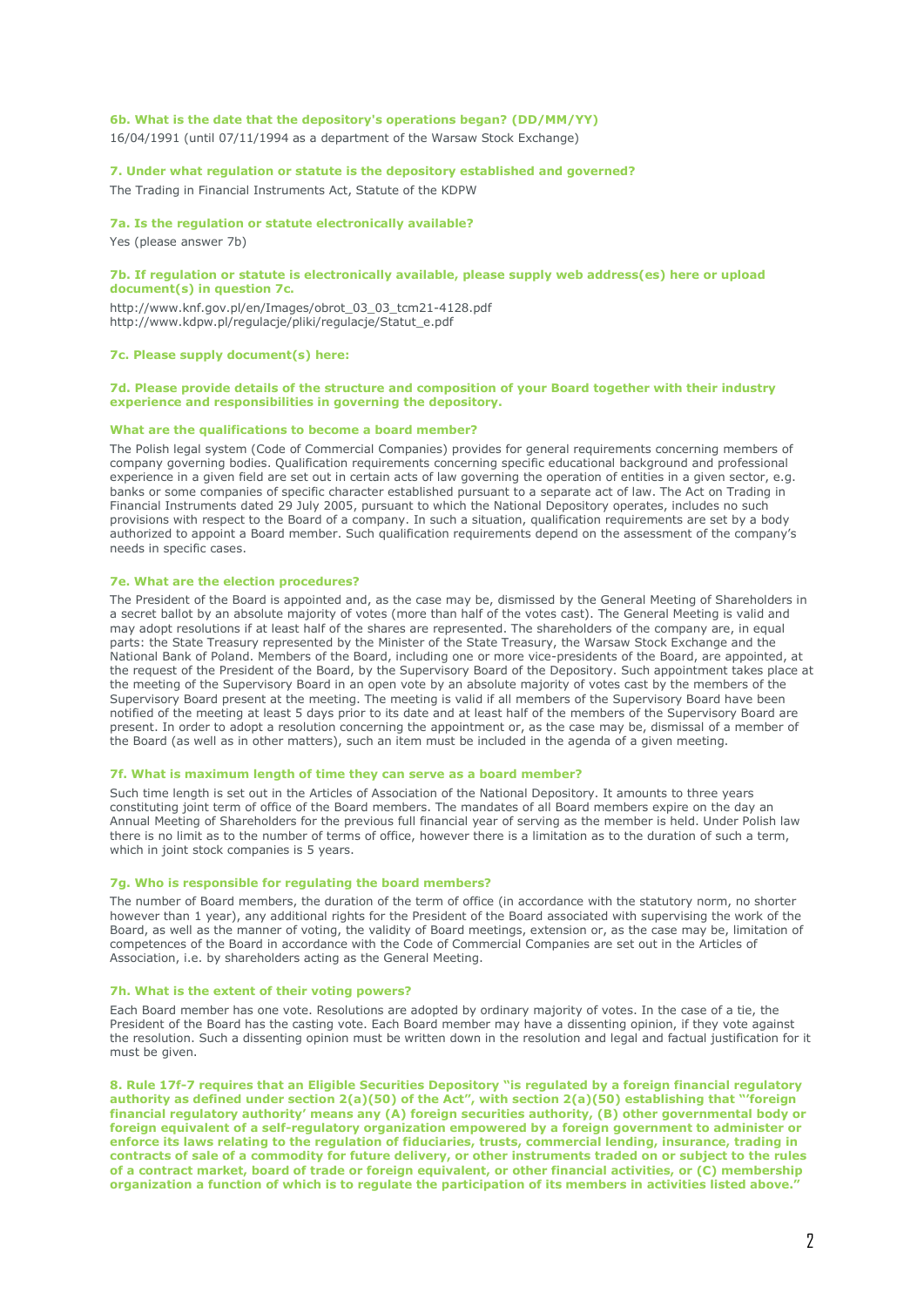# **Who regulates the activities of the depository? (Choose all that apply.)**

A governmental body or regulatory organization empowered to administer or enforce laws related to securities matters.

**9. Please provide the name of regulatory authority(ies) identified in question 8:**

The Polish Financial Supervision Authority (PFSA)

# **10. Rule 17f-7 requires that an Eligible Securities Depository "is subject to periodic examination by regulatory authorities or independent accountants."**

**Is the depository subject to periodic examination by: (Choose all that apply.)** Independent accountants?

**11. What enforcement actions are available to the regulatory authority(ies) for breach of applicable statute or regulatory requirements? (Choose all that apply.)**

### **Name of Authority #1 (please answer 11a):**

The Polish Financial Supervision Authority (PFSA)

### **11a.**

Fines, Other (please answer 11b)

#### **11b. Please explain:**

An authorized representative of PFSA shall have the right to review KDPW`s books, documents and other carriers of information; to participate in the meetings of the supervisory board and in the general meetings of shareholders of KDPW. Upon a written request of PFSA, the KDPW management board shall be obliged to convene an extraordinary general meeting of shareholders or to put any matters specified by PFSA on the agenda of the general meetings. In case the management board refuses to do it, PFSA may appeal to a court to convene an extraordinary general meeting. PFSA may order the supervisory board to adopt a resolution concerning a particular matter. PFSA may appeal to a court against any resolution of the general meeting of shareholders or supervisory board, within 30 days of the date of receiving notice of the resolution, if it violates the provisions of law, the provisions of the KDPW's statute, the rules or principles of safety of trading, or if the resolution has been adopted contrary to the provisions of law, provisions of the KDPW's statute or the rules.

**Name of Authority #2 (please answer 11c):**

**11c.**

**12. Has there been any use of such enforcement actions in the last three years?**

No

# **Capital**

**13. Are annual financial statements publicly disclosed?**

Yes (please answer 13a)

**13a. If yes, the AGC requests a copy of the institution's annual report. Is the annual report available electronically?**

Yes (please answer 13b)

**13b. If yes, please upload the document(s) here or insert web link(s) in question 13d:**

**13c. If more than one ocument for 13b, please upload the additional document here:**

# **13d. Please insert web link(s) for 13b here:**

http://www.kdpw.pl/informacje/pliki/inf\_raporty/raport2007.pdf

# **Internal Audit**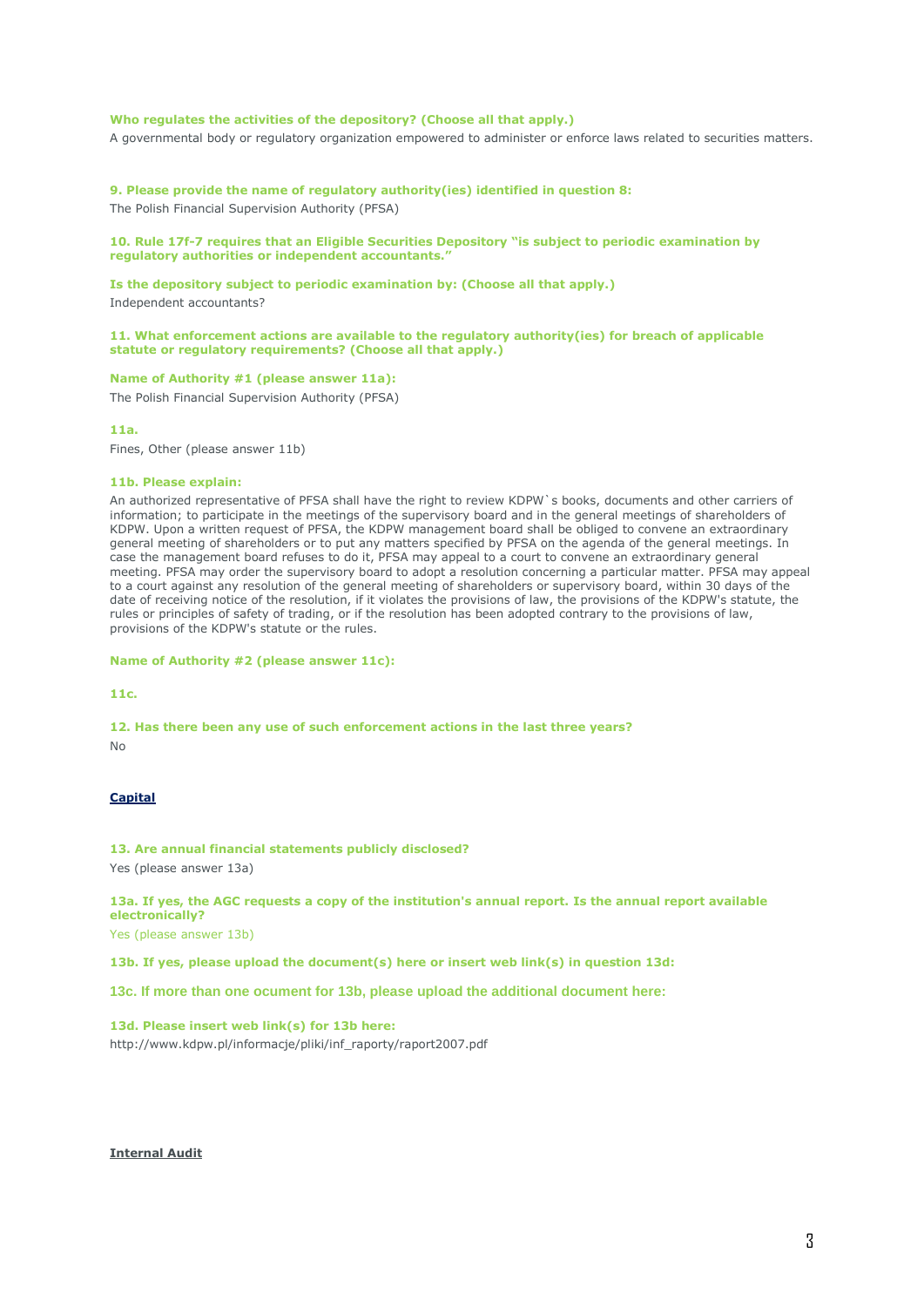*Questions 14 - 16 are new to the questionnaire this year. Thus, your answers from last year have not been populated for these questions.*

**14. Is an internal audit undertaken in your depository?**

Yes (please answer 14a)

**14a. If yes, what areas does the audit cover (financials, operations, etc.) and which department in your depository handles it?**

The audit covers operations, compliance and partially financials areas. It is handled by the Internal Audit Department.

## **14b. How frequently does the internal audit occur? (Choose one.)**

Two or more times a year (please answer 14d)

**14d. Are the results of the internal audit publicly available?**

No (please answer 14e)

# **14e. Please select the statement that most accurately characterizes the results of the last internal audit: (Choose one.)**

No material exceptions found.

#### **14g. Please list the date of your last internal audit performed by internal auditors and the period that the audit covered:**

25 August – 16 September 2008, the audit covered the period from January 2007 to January 2008

# **15. Is a financial audit performed by an external party? If yes, which type of entity? (Choose all that apply.)**

Yes - Audit firm (please answer 15a), Yes - Regulatory authority (please answer 15a)

# **15a. If yes, please state name(s) of organization(s) who undertake the financial audit.** PricewaterhouseCoopers Sp. z o. o. Tax audits performed by the Fiscal Audit Office

**15b. How frequently does the financial audit occur? (Choose one.)** Annually (please answer 15e), Other (please answer 15d)

# **15d. If other, please explain:**

The Fiscal Audit Office has a right to perform financial audit at any moment.

# **15e. Are the results of the financial audit publicly available?**

Yes (please answer 15g), No (please answer 15g)

# **15g. Please select the statement that most accurately characterizes the results of the last financial audit: (Choose one.)**

No material exceptions found.

# **15j. Please list the date of your last financial audit performed by independent external auditors and the period that the audit covered:**

PricewaterhouseCoopers Sp. z o. o.: March 2008, audit covered January-December 2007 The Fiscal Audit Office: 02 April 2003 - 30 July 2003, audit covered years 2001-2002

# **16. Is a operational audit performed by an external party? If yes, which type of entity? (Choose all that apply.)**

Yes - Regulatory authority (please answer 16a)

### **16a. If yes, please state name(s) of organization(s) who undertake the operational audit.**

The Polish Financial Supervision Authority (PFSA)

# **16b. How frequently does the operational audit occur? (Choose one.)**

Other (please answer 16g)

## **16g. If other, please explain:**

An authorized reprezentative of PFSA shall have right to enter the premises of KDPW and perform an operational audit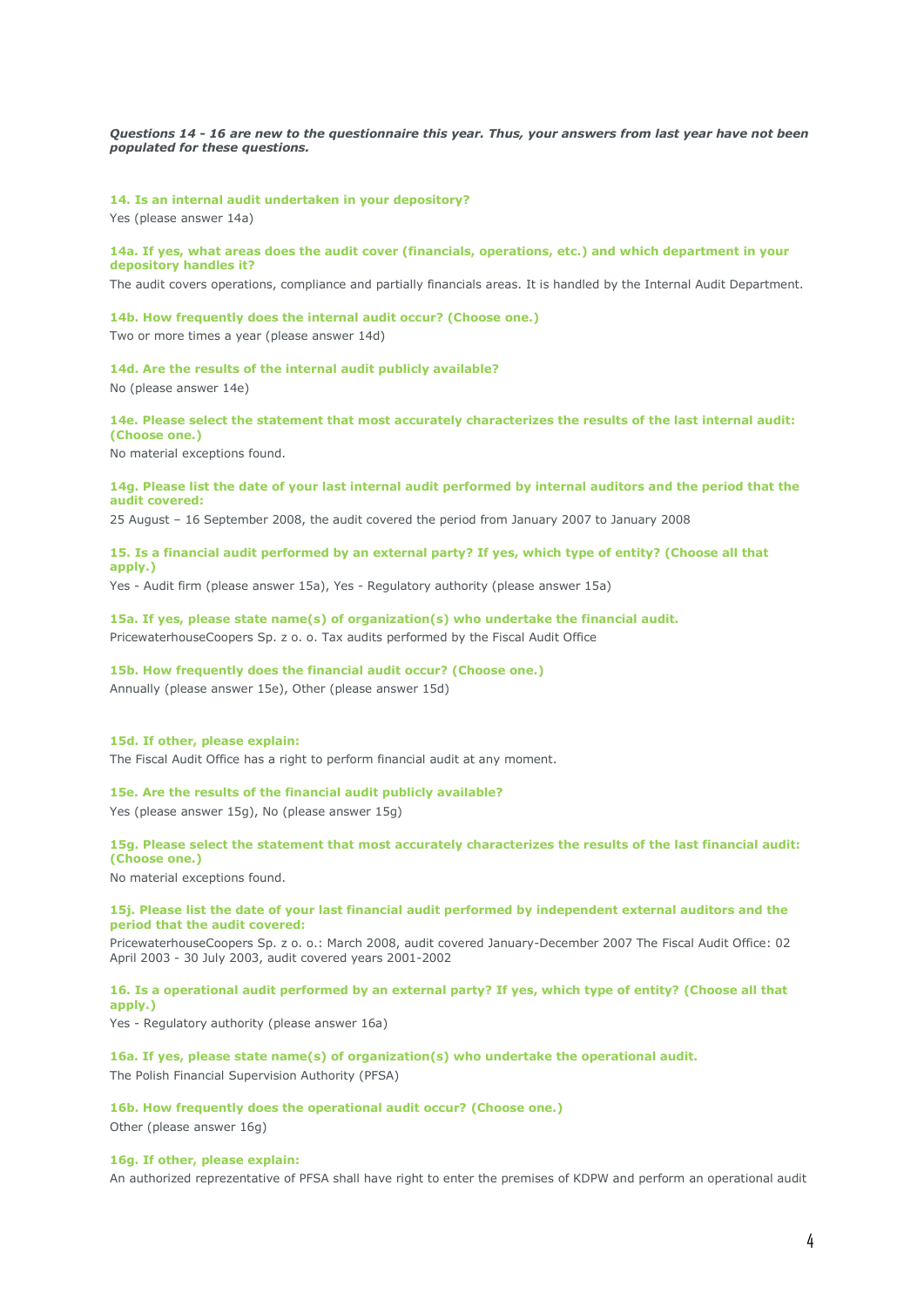at any moment.

### **16i. Please list the date of your last operational audit performed by independent accountants and the period that the audit covered:**

04 November - 21 December 2005; Audit for the period from 1 October 2004 to 30 September 2005

# **PARTICIPANTS AND PARTICIPATION**

*The purpose of this section is to understand issues relating to participation in the depository, including eligibility requirements, conditions of participation, and supervision of participants.*

## **17. What types of entities are eligible to become participants and how many of each type are there currently? (Choose all that apply.)**

Banks (please answer 17a), Brokers (please answer 17e), Foreign Institutions (please answer 17m), Other entities (please answer 17q)

**17a. How many Bank participants are there currently? (then please answer 17b)** 37

**17b. Please select the features included in the eligibility requirements for Banks. (Choose all that apply.)** Financial Thresholds (please answer 17c), Regulatory Oversight (please answer 17c)

**17c. Where can a description of the specific eligibility requirements for Bank participants be found?** The Depository`s regulations

**17e. How many Broker participants are there currently? (then please answer 17f)** 20

**17f. Please select the features included in the eligibility requirements for Brokers. (Choose all that apply.)** Financial Thresholds (please answer 17g), Regulatory Oversight (please answer 17g)

**17g. Where can a description of the specific eligibility requirements for Broker participants be found?** The Depository`s regulations

**17m. How many Foreign Institution participants are there currently?** 5

**17n. Please select the features included in the eligibility requirements for Foreign Institution participants. (Choose all that apply.)**

Financial Thresholds (please answer 17o), Regulatory Oversight (please answer 17o)

# **17o. Where can a description of the specific eligibility requirements for Foreign Institution participants be found?**

The Trading in Financial Instruments Act, the Depository's regulations

# **17q. If you have selected "Other entities" above, please explain:**

- Stock Exchange - Financial institutions other than banks brokers, investing their own funds on the financial instruments market - Foreign CSDs and clearing houses

**17r. Indicate how many "Other entities" are currently participants?**

3

**17s. Please select the features included in the eligibility requirements for the participants referred to above as "Other entities". (Choose all that apply.)** Regulatory Oversight (please answer 17t)

**17t. Where can a description of the specific eligibility requirements for participants described above as "Other entities" be found?**

the Depository's regulations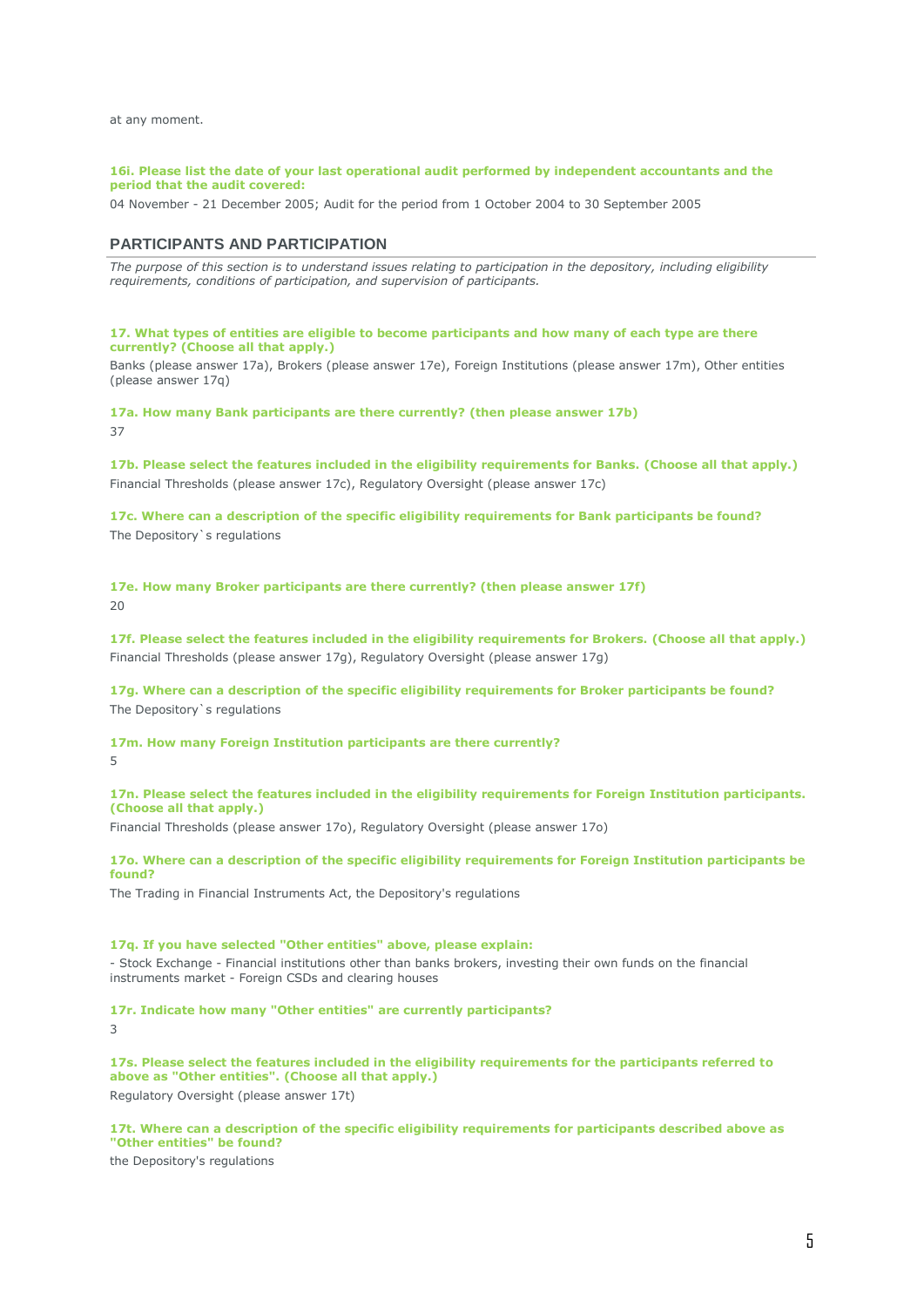**18. Are participants required to contribute capital to the depository that would result in ownership of the depository?**

 $N<sub>0</sub>$ 

**19. Are prospective participants subject to an initial review and approval process regarding compliance with eligibility requirements?**

Yes

# **Conditions of Participation**

**20. What governs the relationship between the depository and the participants? (Choose all that apply.)** Relevant law and regulation, Standard participation contract, By-laws of the depository, Rules of the depository

**21. Rule 17f-7 requires that an Eligible Securities Depository "holds assets for the custodian that participates in the system on behalf of the Fund under safekeeping conditions no less favorable that the conditions that apply to other participants."**

**Please confirm that assets of foreign investors held by custodians as participants in the depository are held under safekeeping conditions no less favorable than the conditions that apply to other participants.** Yes

**22. How does the depository notify participants of material changes to the conditions of participation? (Choose all that apply.)**

By public announcement, Other (please answer 22a)

**22a. Please explain:** Electronic information system

**Governance of Participants**

**23. Who enforces compliance with the depository's conditions of participation? (Choose all that apply.)** The depository

**24. What enforcement actions are available to the enforcement authority? (Choose all that apply.)** Fines, Restrictions on participation, Suspension of participation, Termination of participation, Other (please answer 24a)

### **24a. Please explain:**

The Depository may caution a participant.

### **25. Has there been any such enforcement actions in the last three years?**

Yes (please answer 25a)

# **25a. If yes, please explain, including information relative to any suspensions of depository participants:**

During the past 3 years following disciplinary measures have been applied vis-a-vis 3 participants: - a fine has been applied twice (as per § 104.1 of the KDPW Rules) because of not addressing the situation resulting from contravention of the principles of participation as a result of i.a. not adjusting the participant's securities recording system to the KDPW rules requirements. - a caution (as per § 104.3 of the KDPW Rules), because of: insufficient care and diligence with respect to performance of the clearing member functions. - an imposition by the KDPW Management Board of a time limit to remedy the condition resulting from the contravention of the regulations setting out the rules for clearing derivatives transactions (as per § 104.1 of the KDPW Rules).

# **DEPOSITORY FUNCTIONALITY AND SERVICES; USE OF AGENTS**

*Certain functionalities and services reduce risk to an investor if provided in an efficient manner. The purpose of this section is to identify those functionalities that may potentially be offered by depositories and clearing systems around the world, and ascertain whether they are offered by your institution.*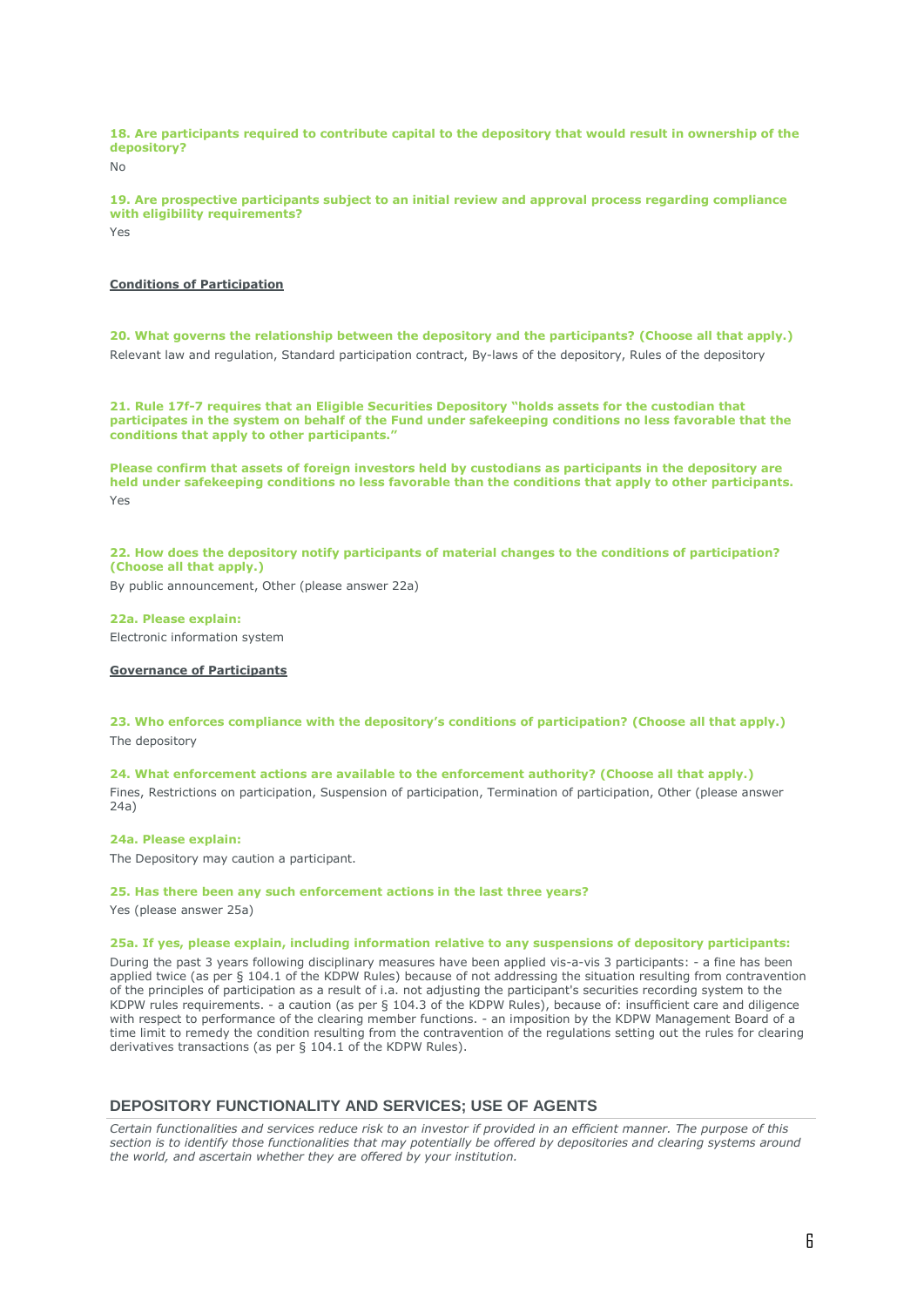### **26. For which of the following security types do you serve as a depository or clearing system? (Choose all that apply.)**

Government securities, Equities, Corporate bonds, Corporate money market instruments, Others (please answer 26a)

### **26a. Please name the other security types:**

Securities - mortgage bonds, municipal bonds, convertible bonds, central bank bonds, international financial institution bonds, investment certificates, bonds with priorities rights, allotment certificates, structured certificates, pre-emptive rights. Other financial instruments - options, futures contracts, index participation units.

### *Questions 27 & 28 are new to the questionnaire this year. Thus, your answers from last year have not been populated for these questions.*

**27. Is the use of the depository in your market compulsory by law or compulsory by market practice for the settlement or safekeeping of all instrument types in your market (e.g. equities, government securities, corporate bonds, money market instruments, warrants, derivatives etc). (Choose all that apply.)**

Yes by law for settlement of all instrument types (please answer 27a), Yes by law for safekeeping of all instrument types (please answer 27b)

# **27a. Please list the instrument types for which it is not compulsory by law to:**

# **(i)settle in your depository**

Treasury bills;T-Bills are settled with the Securities Register (operated by the National Bank of Poland)

### **(ii)safekeep in your depository:**

T-Bills are safekept in the Securities Register operated by the National Bank of Poland

### **27b. Please list the instrument types for which it is not compulsory by market practice to: (i)settle in your depository**

Treasury bills; T-Bills are settled with the Securities Register (operated by the National Bank of Poland)

# **(ii)safekeep in your depository:**

T-Bills are safekept in the Securities Register operated by the National Bank of Poland

# **28. Settlement and Safekeeping Percentages**

**28a. Please list by instrument type the percentage of the total market in your jurisdiction (either volume or value) settled within your institution, exclusive of your links with third parties.** 100 % - for securities traded on the regulated market

**28b. Please list by instrument type the percentage of the total market in your jurisdiction (either volume or value) held in safekeeping within your institution.** 100 % - for securities traded on the regulated market

**29. Are there any activities performed by a third party on behalf of the depository for the depository participants (e.g., vaulting of physical securities, registration, entitlement processing, etc.)?** No

**30. Has any participant suffered any losses in the past three years due to the depository's performance?** No

# **Other Services**

**31. Who accepts cash deposits (or makes payment credit accommodations) for depository transactions? (Choose all that apply.)**

Central Bank

**32. Who processes cash clearing (or draws on credit lines, if applicable) for depository transactions? (Choose all that apply.)** Depository

**33. Who controls the movement of cash for cash deposits (or draws on credit lines, if applicable)? (Choose**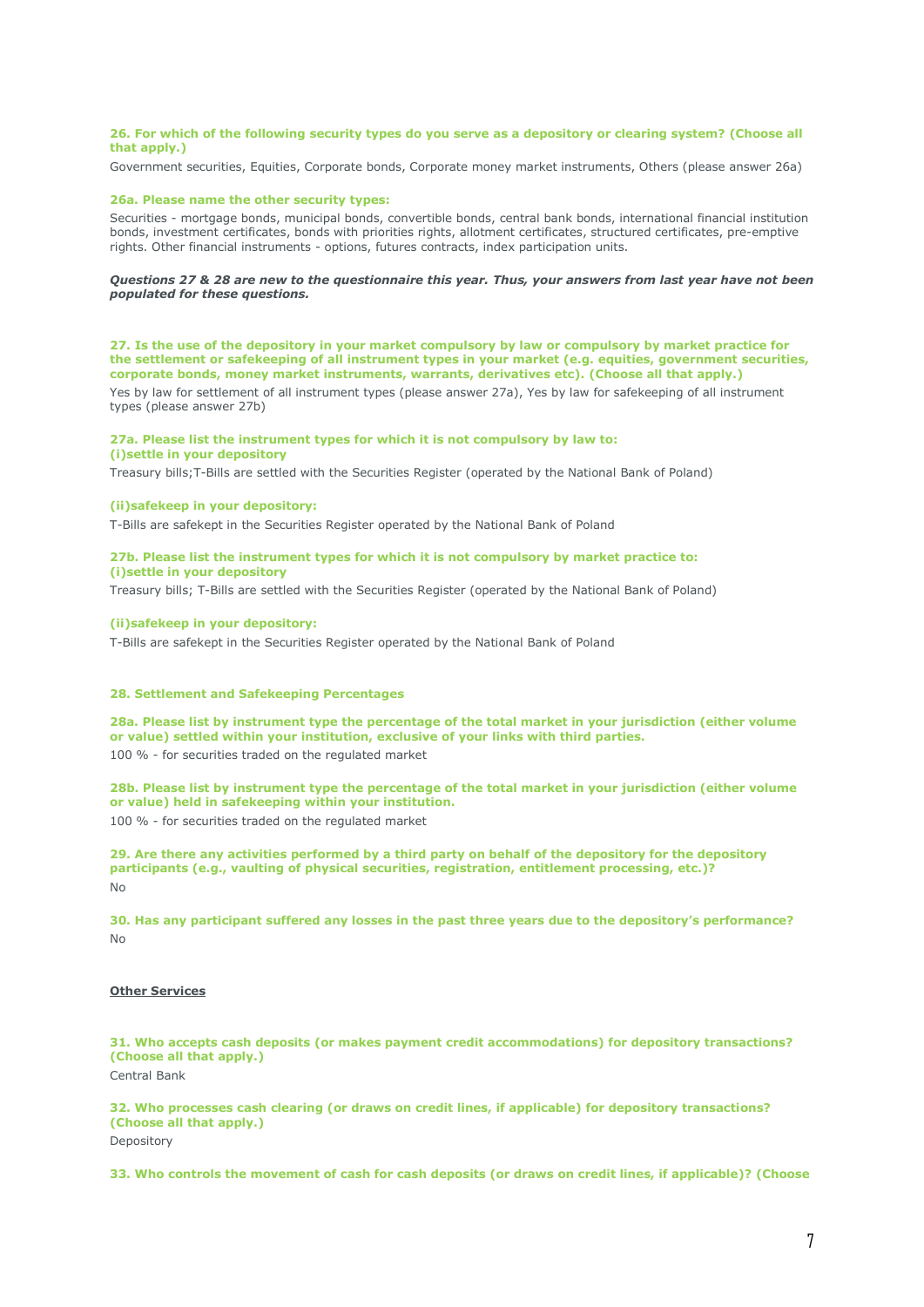**all that apply.)** Neither/others (please answer 33b)

### **33b. If others, please explain:**

Payment banks, which hold cash accounts at the central bank

# **34. Who controls the movement of cash for cash clearing (or for draws on credit lines, if applicable)?**

**(Choose all that apply.)**

Depository

# **35. Please indicate services you provide. (Choose all that apply.)**

In order to avoid fails, an automatic securities lending facility - if requested - is provided for. (please answer 35a), Collateral handling in support of activities including securities lending, overdraft coverage, cash management, repurchase agreements, etc. Please provide details. (please answer 35c), Same day turnaround settlements., Information on distribution of new issues (IPO, Privatization)., Other (please answer 35d)

### **35a. Automatic securities lending facility is provided for: (Choose all that apply.)**

Other (please answer 35b)

### **35b. If other please explain:**

banks and brokers acting as clearing members, optionally also for participants which are not clearing members and take part in post-transaction settlement

### **35c. Collateral Handling: please provide details:**

Securities lending, derivatives instruments, repo transactions, settlement guarantee fund. For repo transactions: collateral transfered onto purchaser`s account, - collateral blocked on seller`s account, - collateral blocked on purchaser`s account.

# **35d. If other services, please explain:**

The tasks of the National Depository include, in particular: registration of securities admitted to trading on the regulated market, supervising the compliance between the size of an issue with the number of outstanding securities, performing the issuers' obligations in favour of the persons entitled by virtue of the securities held, clearing and settling transactions conducted on the regulated and non-regulated markets, risk management, organising and managing the Pension Guarantee Fund, managing the compulsory Investor Compensation Scheme, processing of transfer payments between open-ended pension funds.

### **36. What procedures are in place for the processing of corporate action entitlements? (Choose all that apply.)**

Credited to the securities account upon actual receipt by the depository.

# **37. What procedures are in place for the processing of interest and dividends?(Choose all that apply.)**

Credited to the cash account upon actual receipt by the depository.

# **Linkages With Other Central Securities Depositories (CSD) or International Central Securities Depositories (ICSD)**

*Questions 38 - 40 are new to the questionnaire this year. Thus, your answers from last year have not been populated for these questions.*

**38. Please list all depositories or settlement systems to which you have an electronic link.** OeKB (Austria), KELER (Hungary), Clearstream Banking Luxembourg, Euroclear Bank, EVK (Estonia), CSDP SR (Slovakia)

**39. Are procedures and controls (firewalls) in place to avoid systemic collapse or contamination if one of the linked entities should experience business interruptions for whatever reason?** Other (please answer 39a)

#### **39a. Please explain:**

The links are provided via a SWIFT workstation and there is no direct linkage between the Depository's and the other entity's systems. The workstation is secured with standard SWIFT security system.

### **40. Has a business interruption recovery plan been developed in the event the linkages should become inoperable for any reason?**

Yes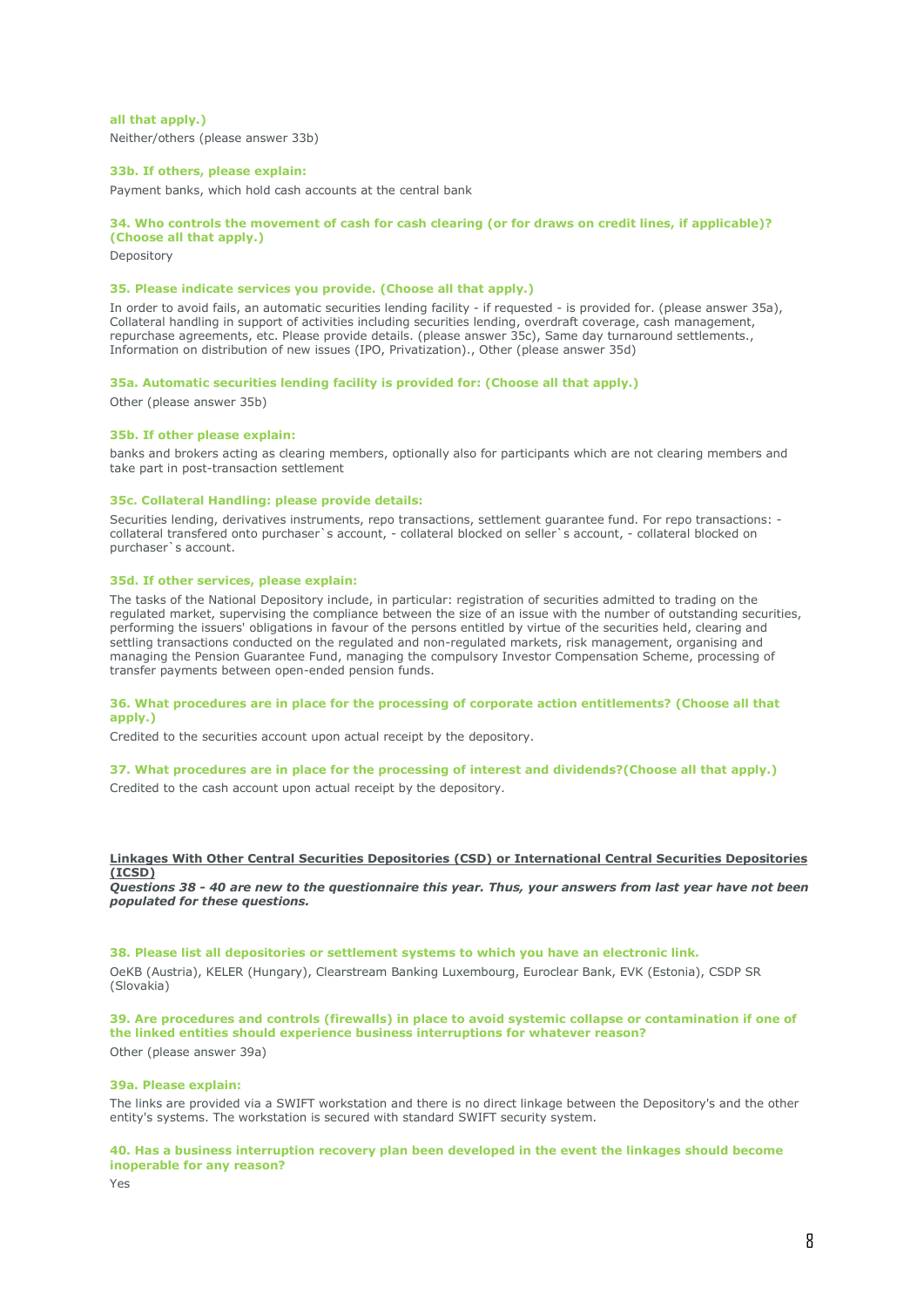# **ACCOUNT STRUCTURES AND RECORDKEEPING**

The purpose of this section is to identify the nature of accounts; the naming convention is employed, the level of *segregation achieved, accessibility in the event of bankruptcy and the frequency of reporting generated from them.*

## **41. Are participants permitted to maintain more than one account at the depository?**

Yes (please answer 41a)

**41a. If yes, please indicate number: (Choose one.)** More than one account (please answer 41b and indicate how many)

### **41b. If more than one account what is the maximum?**

One account for each security, for each type of participation and each type of account.

# **42. Are participants required/permitted to segregate assets held for their own benefit from those they hold for their clients?**

Yes (please answer 42a)

**42a. If yes, is segregation required or simply permitted?** Required (please answer 42b)

**42b. How does segregation occur? (Choose all that apply.)** By separately designated participant accounts.

**43. Does the depository permit its participants to open accounts in the participant's own nominee name(s)?**

No

# **44. In the event a participant's single account is blocked for any reason (e.g., insolvency, penalties, violations, liens), would securities held in the account on behalf of the participant's clients be accessible:**

**44a. By the participant's clients?** Yes (please answer 44b)

#### **44b. If yes, please describe briefly how clients of participants would access their securities and whether there would be any delay in their ability to do so:**

Any securities charges (i.e.: liens) made on accounts managed by KDPW may only affect those accounts where the participant's own securities are registered. As a result of this a charge cannot limit access by a client of that participant to securities registered on the securities account managed by that participant. In the same way, the insolvency of a participant does not in itself lead to restriction of access by a client, since the client's securities do not make up the property of the participant, nor do they form that participant's assets. Only where the participation status of a given participant is suspended can their clients have difficulties in access to securities they own which are registered on the securities accounts managed by that participant, since during the suspension period, all accounts managed for that participant in KDPW are suspended as well (this is the fundamental nature of participation). In such case (suspension of participant) Polish Financial Supervision Authority may take a decision to transfer securities from accounts managed by this participant to another participant (who gave its consent to it), where they are immediately accessible to the clients. The same situation may arise in the event of cancellation of participation. Moreover, the same temporary difficulties can be assumed for clients of indirect participant in case of suspension or cancellation of participation for direct participant conducting activity for the latter.

**44d. By the intervening authorities controlling insolvency or other proceedings?** No

**44g. By the participant's creditors?**

 $N<sub>0</sub>$ 

**44j. By the depository's creditors?** No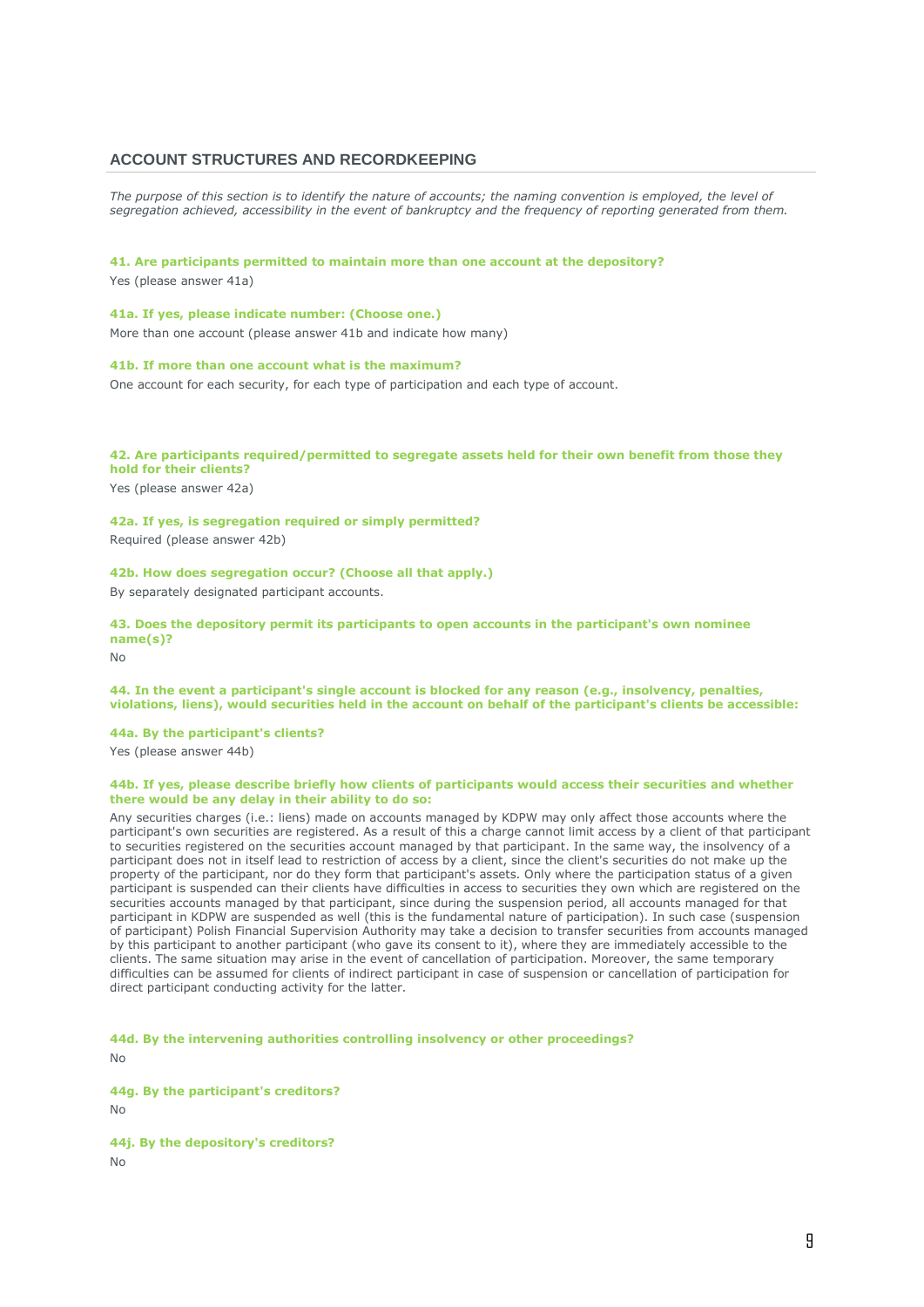**45. In what form does the depository maintain records identifying the assets of each participant? (Choose all that apply. Please refer to "Help" for clarification.)**

Computer file (please answer 45b), Computer tape (please answer 45b)

**45b. In which format is the source data maintained?**

IBM AS-400

**46. Rule 17f-7 requires that an Eligible Securities Depository "provides periodic reports to its participants with respect to its safekeeping of assets, including notices of transfers to or from any participant's account."**

**Does the depository make available periodic safekeeping reports to participants, including notices of transfers to or from the participant's account?**

Yes (please answer 46b)

**46b. If yes, please indicate the scheduled frequency: (Choose one.)** Daily

**47. What is your document retention policy for documents described in previous question? (Choose one.)** 5 years

# **SETTLEMENTS**

*The purpose of this section is to identify the model of settlement employed, the relationship between cash and securities, and the basis on which participants meet their obligations.*

**48. The Committee on Payment and Settlement Systems of the Bank for International Settlements (BIS) has identified three common structural approaches or models for linking delivery and payment in a securities settlement system. Please indicate which model your procedures most closely resemble (Please refer to details on the models within the "Help" section located below this question): (Choose all that apply.)**

Model 1 - Gross, Simultaneous Settlements of Securities and Funds Transfers. (please answer 48a), Model 2 - Gross Settlements of Securities Transfers Followed by Net Settlement of Funds Transfers. (please answer 48a)

#### **48a. How do your settlement procedures vary from the model chosen above?**

Model 1 applicable to the settlement in RTGS of transactions in T-bonds and central bank bonds and to T-bonds auction transactions

# *Question 48 Help:*

*Model 1 - Gross, Simultaneous Settlements of Securities and Funds Transfers. These systems settle transfer instructions for both securities and funds simultaneously on a trade-by-trade (gross) basis, with final (irrevocable and unconditional) transfer of securities from the seller to the buyer (delivery) occurring at the same time as final transfer of funds from the buyer to the seller (payment). The securities settlement system maintains securities accounts and funds accounts for participants. Transfer of securities and cash are made by book-entry.*

*Model 2 - Gross Settlements of Securities Transfers Followed by Net Settlement of Funds Transfers. These systems settle securities transfer instructions on a trade-for-trade (gross) basis, with final transfer of securities from the seller to the buyer (delivery) occurring throughout the processing cycle, but settle funds transfer instruction on a net basis, with final transfer of funds from the buyer to the seller (payment) occurring at the end of the processing cycle.*

*The securities settlement system maintains securities accounts for participants, but funds accounts are usually held by another entity (often a commercial bank or the central bank). Securities are transferred by book-entry, such transfer being final at the instant the entries are made on the securities settlment system's books. The corresponding funds transfers are irrevocable, but not final. During the processing cycle, the system calculates running balances of funds*  debits and credits, the balance being settled at the end of the processing cycle when the net debit and net credit *positions are posted on the books of the commercial bank or central bank that maintains the funds accounts. Settlement of funds accounts may occur once a day or several times a day.*

*Model 3 - Simultaneous Net Settlement of Securities and Funds Transfers. These systems settle transfer instructions for both securities and funds on a net basis, with final transfer of both occurring at the end of the processing cycle.*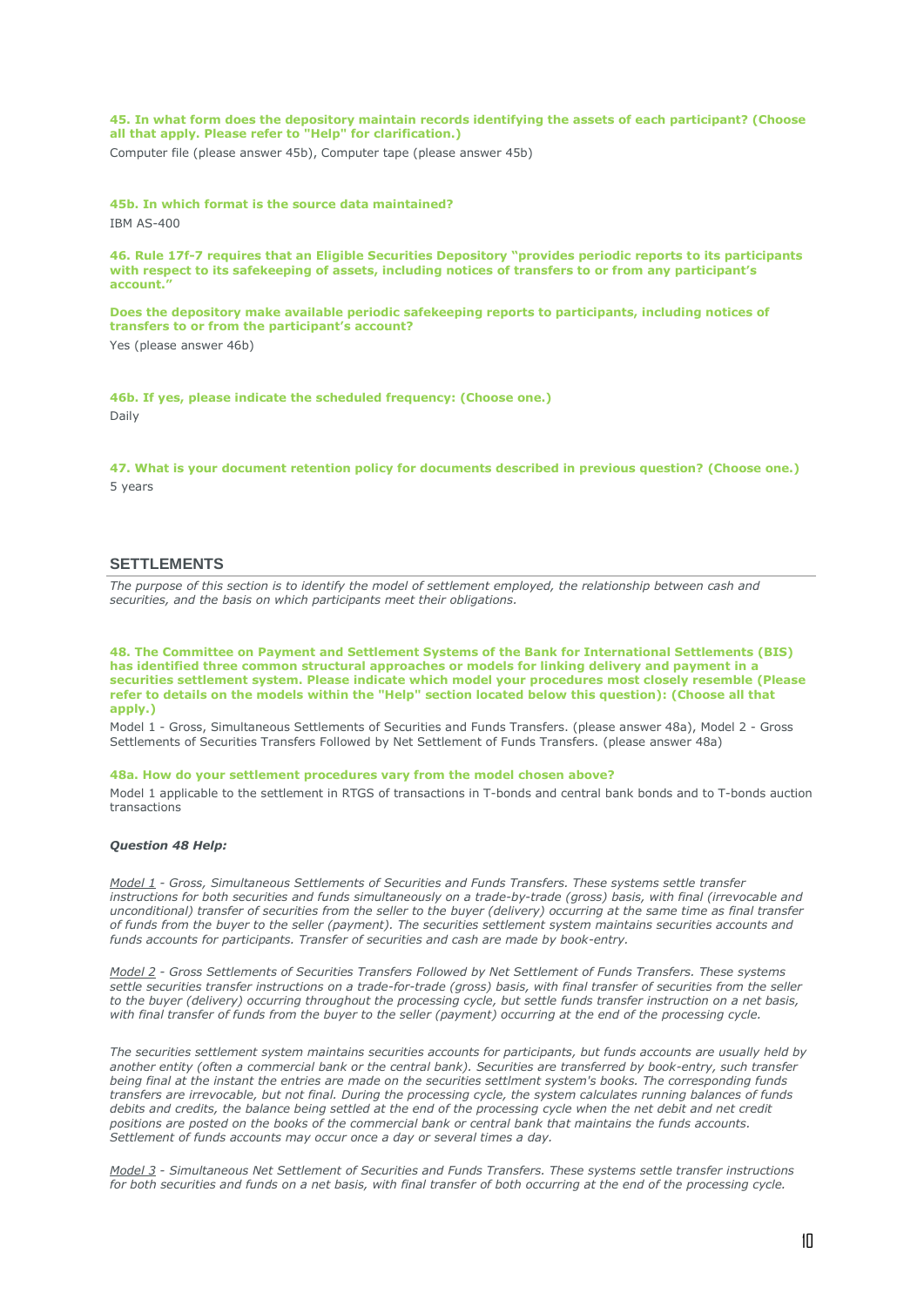*Settlement may occur once a day or several times a day. The securities settlement system maintains securities accounts for participants. Funds accounts may be maintained by another entity, either a commercial bank or the central bank.*

*During a processing cycle, running balances of debits and credits to funds and securities accounts are calculated. All*  funds and securities transfers are provisional until the end of the processing cycle, at which time book-entry transfer of *securities take place. If and only if all participants have sufficient balances of funds and securities, final transfers of the net securities balances and net funds balances are executed.*

### **49. Are the cash and security movements simultaneous?**

Yes

# **OWNERSHIP OF SECURITIES**

*The purpose of this section is to determine how ownership of securities is represented, the ways the depository maintains ownership or control of securities held in the depository, and the extent to which ownership of assets held by the depository is separated from the proprietary assets of the depository.*

This section also considers the process by which the ownership of securities is transferred in the depository and the existence of any liens or claims on the depository securities (such as a clearing lien) that would affect the ownership of *depository securities.*

## **50. How are depository eligible securities held by the depository?**

Securities in the depository are held in dematerialized form.

# **51. If depository eligible securities are certificated, can depository eligible securities be held outside of the depository?**

Not applicable

### **52. If securities are dematerialized:**

**May dematerialized security positions be re-certificated and held outside the depository?**

Yes (please answer 52a)

# **52a. Are the securities held: (Choose all that apply.)**

Through book-entry at the depository

**52d. If the securities held by the depository are recorded by book entry at the registrar, are the securities registered only to the depository, with the depository providing the function of recording ownership on a centralized basis for the market? (Choose all that apply.)** Other (please answer 52l)

**52i. If the securities held with the depository are recorded by book-entry at the registrar, what are the control features at the registrar for transfer of registrar positions to and from the depository (e.g., authentication procedures, reconciliation, confirmation of position at registrar)? Please describe:** not applicable

### **52l. If other, please explain:**

not applicable (book-entry is at the depository)

**53. Rule 17f-7 requires that an Eligible Securities Depository "maintains records that identify the assets of each participant and segregate the system's own assets from the assets of participants."**

**Does the depository maintain records that identify the assets of each participant and segregate the system's own assets from the assets of participants?** Yes

**54. Does the law protect participant assets from claims and liabilities of the depository?** Yes

**55. Can the depository assess a lien on participant accounts? (A lien would entitle the depository to take and hold or sell the securities of the participant in payment of a debt.)** Yes (please answer 55a)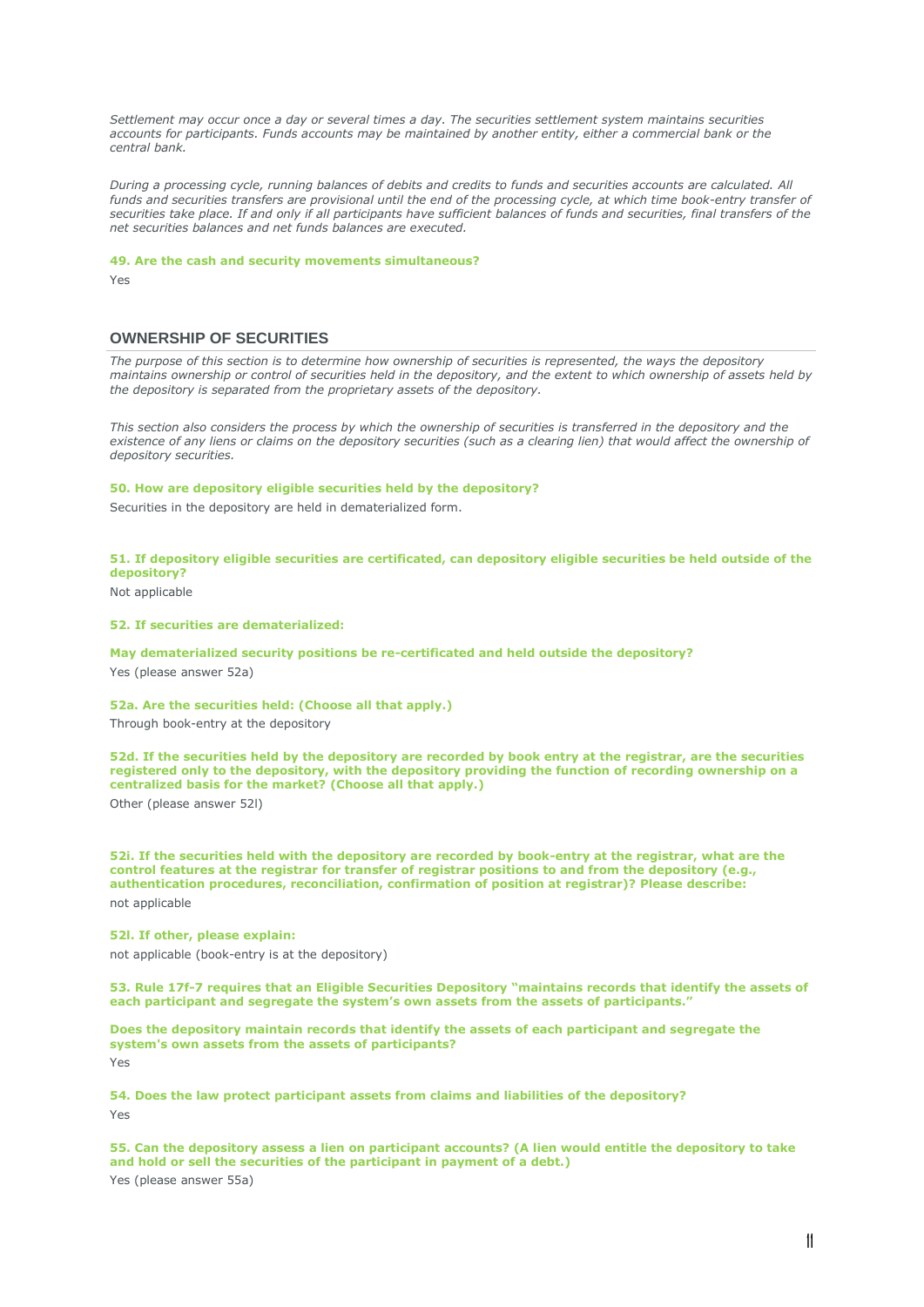## **55a. If yes, for what reasons are liens or similar claims imposed? (Choose all that apply.)** Other (please answer 55b)

### **55b. Please describe:**

The securities on the participant's proprietary account may be used to collateralize an automatic securities loan for the participant if the participant (borrower) fails to provide sufficient collateral. KDPW may also sell collateral to close out a loan (to buy securities to be returned to the lender) if the borrower fails to do it. Also the securities subject to transactions settled using the Settlement Guarantee Fund remain at the sole disposal of the KDPW and may be disposed of in instances where the participant fails to provide the adequate amount of receipts to the Fund.

#### **55c. Please indicate the limits of this lien as indicated below: (Choose one.)**

The lien is limited to securities in the participant's proprietary account.

# **55e. If a lien is placed on a participant's account which has been designated for its clients, will the depository select certain securities to be subject to the lien?**

Other (please answer 55n)

**55j. For accounts designated as client accounts, do procedures exist to restrict the placement of liens only to obligations arising from safe custody and administration of those accounts?** Other (please answer 55m)

## **55m. If other, please explain:** Not applicable

**55n. If other, please explain:** Not applicable

# **56. Transfer of Legal Ownership**

**Does the depository have legal authority to transfer title to securities?**

Yes (please answer 56a)

# **56a. When does title or entitlement to depository securities pass between participants? (Choose one.)** Other (please answer 56b)

### **56b. Please describe:**

The title to depository securities passes in the moment of booking these securities on the securities account kept by participant. Entries in securities accounts kept by participants and arising as a result of transactions shall be made on the basis of documents proving settlement of these transactions in the KDPW.

### **Datasheet Progress**

Part 1 Completed

# **The Association of Global Custodians - Questionnaire - 2008 - 2009 Questionnaire**

### **Poland- [National Depository for Securities -](javascript:expandCollapse(document.getElementById() View Record**

#### **Name**

Poland- National Depository for Securities

### **HANDLING OF SECURITIES OUTSIDE THE DEPOSITORY ENVIRONMENT**

*The purpose of this section is to consider the process (and any risk inherent within such a process) that involves the safekeeping of client assets while they are being removed from a depository and being lodged into a depository.*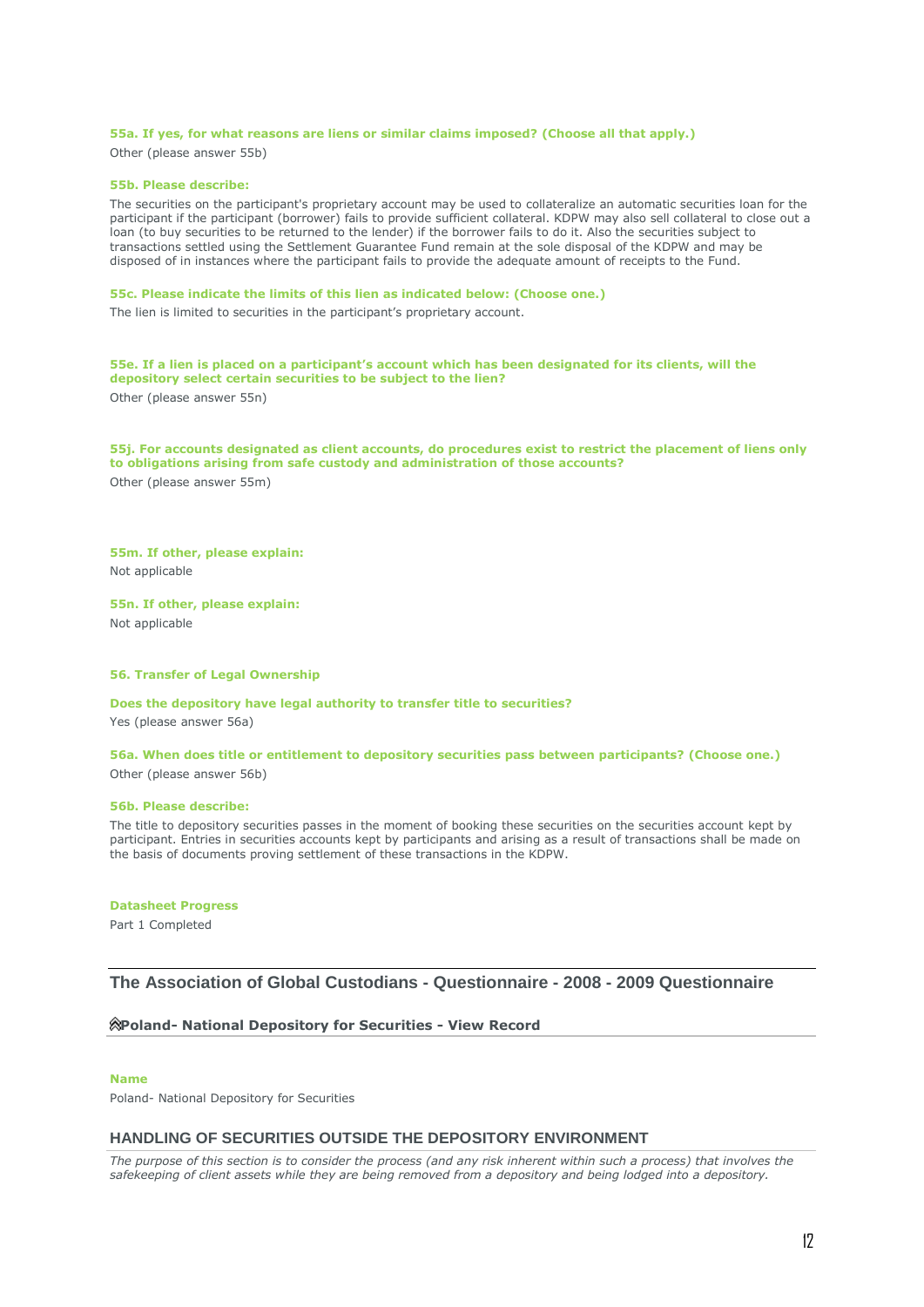### **57. How are eligible securities lodged in the depository system? (Choose all that apply.)**

Other (please answer 57a)

#### **57a. Please describe:**

Securities are lodged into the depository system on the basis of a securities registration contract concluded by the issuer with KDPW. When KDPW registers the securities in the depository system, they become dematerialised and they exclusively exist in the form of electronic records on depository accounts managed by KDPW and securities accounts managed by its participants. The securities which were previously in the material form should be deposited with KDPW or its participant before registration. As a result of the registration any records made by KDPW or its participant for the securities deposited before in the material form become electronic records in the depository system.

### **58. When are securities lodged into the depository reflected in a participant's depository account? (Choose all that apply.)**

Securities are reflected in the participant's depository account immediately upon delivery to the depository.

**59. How long does it usually take to lodge securities with the depository? (Choose one.)** 1 to 2 days

### **60. During the process of lodging securities into the depository, can the securities:**

#### **Be traded?**

No (please answer 60c)

### **60a. During the process of lodging securities into the depository, can the securities:**

#### **Be settled?**

No (please answer 60d)

#### **60b. During the process of lodging securities into the depository, can the securities:**

#### **Have ownership transferred?**

Other (please answer 60e)

# **60c. If they cannot be traded, or if you answered other, please explain:**

see above

## **60d. If they cannot be settled, or if you answered other, please explain:** see above

# **60e. If ownership cannot be transferred, or if you answered other, please explain:**

Rights from securities are created from the moment the securities are registered on the securities account and the owner of the securities account is entitled to these rights. These securities only exist in the form of electronic records on depository accounts and securities accounts. Trade in these securities is only possible with the registration of these securities on the securities account. However, as regards securities issued in paper form which are to be registered in KDPW, the ownership in these securities may be transferred up until the moment of their registration in KDPW. Yet, the transfer is made outside of the depository system.

# **61. Are securities immediately available for delivery upon transfer to the depository?**

Yes

**62. Please describe briefly the arrangements/procedures/facilities you maintain to ensure that eligible securities held at the depository are handled at least as efficiently as compared to securities held outside the depository, particularly in relation to income, corporate actions and proxy services.** Not applicable

**63. How are eligible securities removed from the depository? (Choose one.)** Other (please answer 63a)

**63a. Please specify:**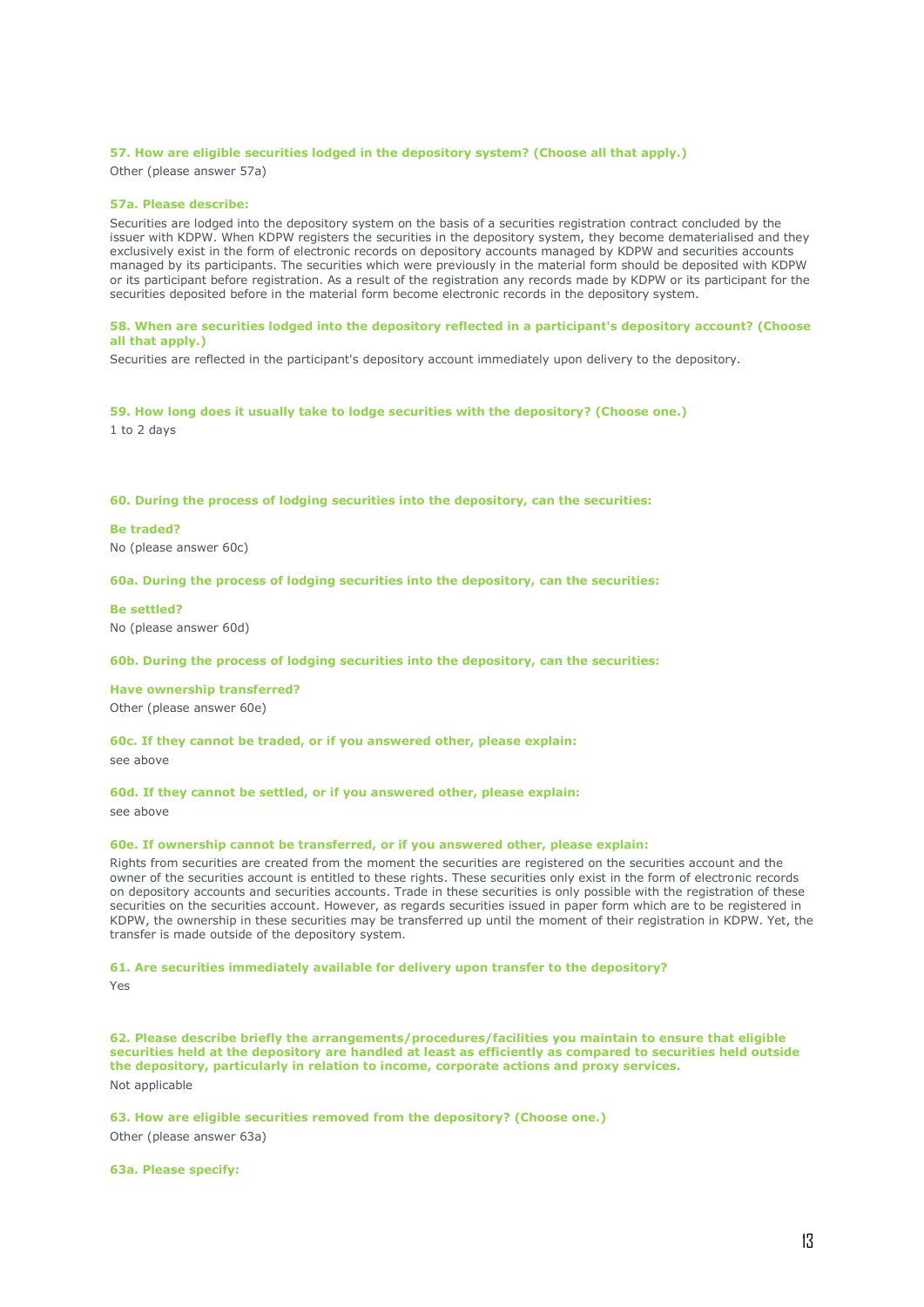The withdrawal of securities from the depository takes place when the issuer decides to do it. However, the issuer needs the approval of the PFSA to do it. Moreover, the withdrawal of equities is possible when the issuer's insolvency is declared or it cannot be declared owing to the fact that the issuer's assets are not able to cover the costs of the insolvency proceeding. As a result of the PFSA approval or the binding insolvency declaration or the binding resolution that rejects the application for insolvency because the issuer's assets are not able to cover the costs of the insolvency proceeding, KDPW indicates the date when its participants are obliged to deliver the data of the shareholders to the issuer.

## **64. How long does it usually take to remove securities from the depository? (Choose one.)** 3 days to 1 week

#### **65. While the securities are being removed from the depository, can they:**

**65a. Be traded? (Choose one)**

No (please answer 65b)

### **65b. Please explain:**

Until securities are physically issued to those entitled to them, or deposited in physical form in a bank or brokerage office, which has set up a register of securities owners, they cannot be traded. The transfer of ownership in securities in material form will require the change of holder of the document.

### **65c. Be settled?**

No (please answer 65d)

#### **65d. Please explain:**

see 65b

## **65e. Have ownership transferred?**

No (please answer 65f)

#### **65f. Please explain:**

see 65b

### **STANDARD OF CARE**

*The purpose of this section is to understand the responsibility and liability that the depository has in providing services*  to its participants/members in the settlement and clearing of securities and/or cash, and to understand what type of *protections exist for participants in the event of a participant failure/default.*

#### **Depository Liability**

**66. Does the depository accept liability (independent of any insurance coverage) for the following:**

# **66a. Reconciliation errors with the registrar and/or the issuer?** Yes (please answer 66b)

**66b. If yes, please check all of the following that apply:** The depository assumes liability for direct losses

# **66e. Theft of securities (either physical certificate or electronically from accounts at the depository) from the depository?**

Yes (please answer 66f)

### **66f. If yes, please check all of the following that apply:**

The depository assumes liability for direct losses

### **66i. Failure of the depository's systems that result in direct damages or losses to participants because they cannot use either securities or funds?**

Yes (please answer 66j)

#### **66j. If yes, please check all of the following that apply:**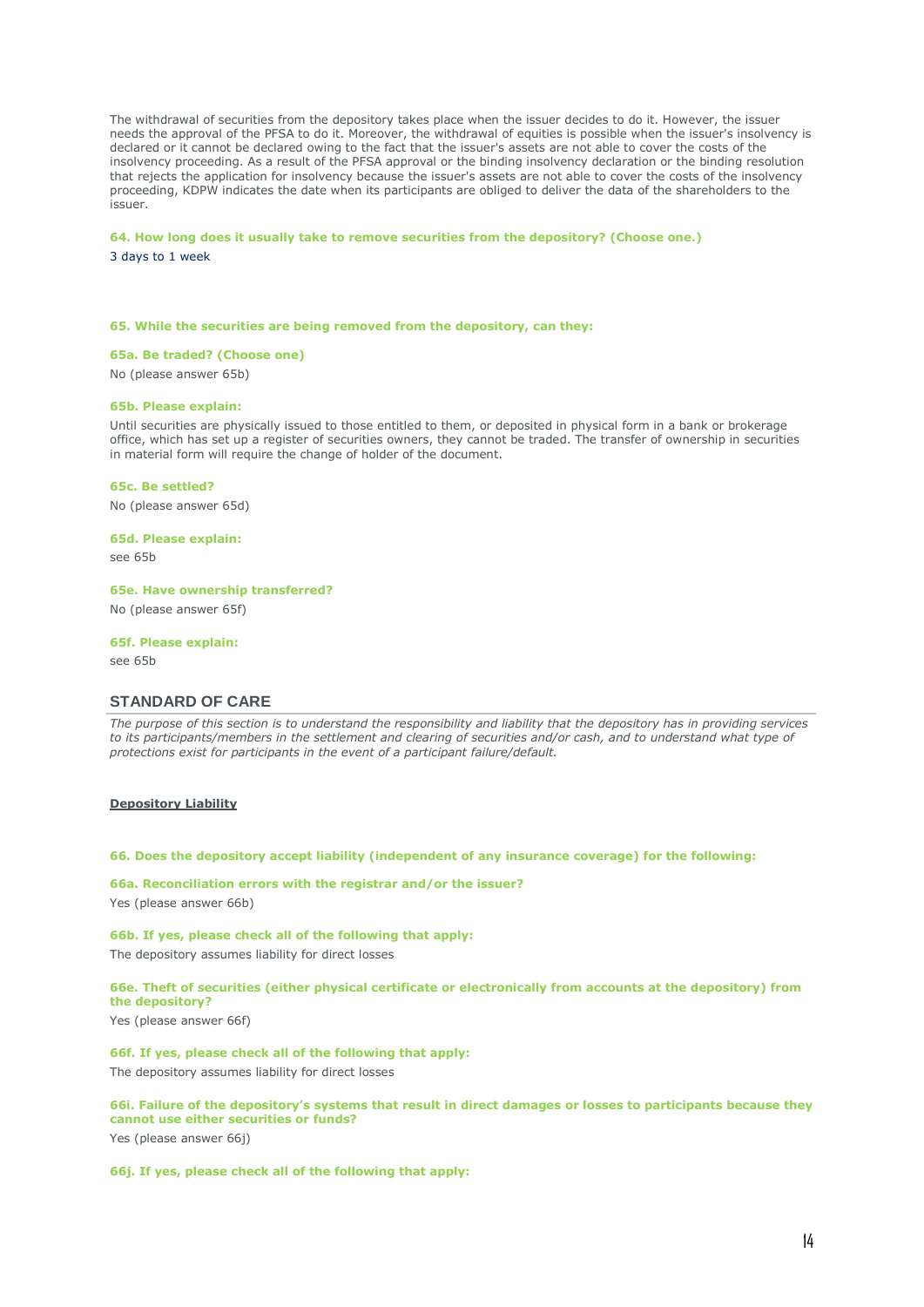The depository assumes liability for direct losses

#### **66m. Any loss caused by the depository due to errors, omissions or fraud that cause direct damages or losses to participants?**

Yes (please answer 66n)

## **66n. If yes, please check all of the following that apply:**

The depository assumes liability for direct losses

# **66q. The depository acting as the central counterparty?**

Other (please answer 66t)

# **66t. If other, please explain:**

KDPW performs CCP functions for both the cash and the derivatives markets by providing cash netting, anonymity and organizing guarantee funds, althoug, because there is no novation concept in the Polish law, KDPW does not act as a counterparty to the transaction in a legal sense.

#### **66u. Does the depository guaranty settlement?**

Yes (please answer 66v)

### **66v. Please explain how this is accomplished. What are the procedures and safeguards that permit the depository to guaranty settlement?**

The settlement guarantee funds administered by KDPW from participant's contributions guarantees the settlement of transactions concluded by them in the regulated market and the alternative market. It consists of functionally separate parts, of which each contains assets used for the safeguarding of the settlement of transactions concluded in specific markets or for the safeguarding of settlement of specific types of transactions. Besides, the Depository collects margins for derivatives transactions, i.e. an initial settlement margin (which determines the number of positions of a certain value the participant may take) and a maintenance margin for every position taken.

#### **66x. Force majeure events, acts of God, or political events, etc.?**

No

**66+. In all cases where the depository assumes responsibility for direct or indirect or consequential losses, is the depository's liability limited by a standard of care determination?**

Yes (please answer 66\*)

## **66\*. Please define the standard of care applied:**

A greater degree of effort is expected from KDPW, measured by recognising the professional nature of the depository functions carried out by KDPW.

**67. Do the depository's written contracts, rules, or established practices and procedures provide protection against risk of loss of participant assets by the depository in the form of?**

### **67a. Indemnification**

No

## **67d. Insurance**

No

**67g. Acknowledgement of liability for losses caused by depository's own actions.**

 $N<sub>0</sub>$ 

**67j. Other**

Yes (please answer 67k)

#### **67k. Please explain (then please answer 67l:**

There is no risk of loss of assets registered on KDPW accounts. Rights to securities arise as a result of entries on securities accounts, which are in effect carried out by the participants themselves. The assets of their clients are safeguarded using a compensation scheme, which is administered by KDPW and used to pay compensation to clients in the event of the bankruptcy of a participant or fraudulent dealings by participants.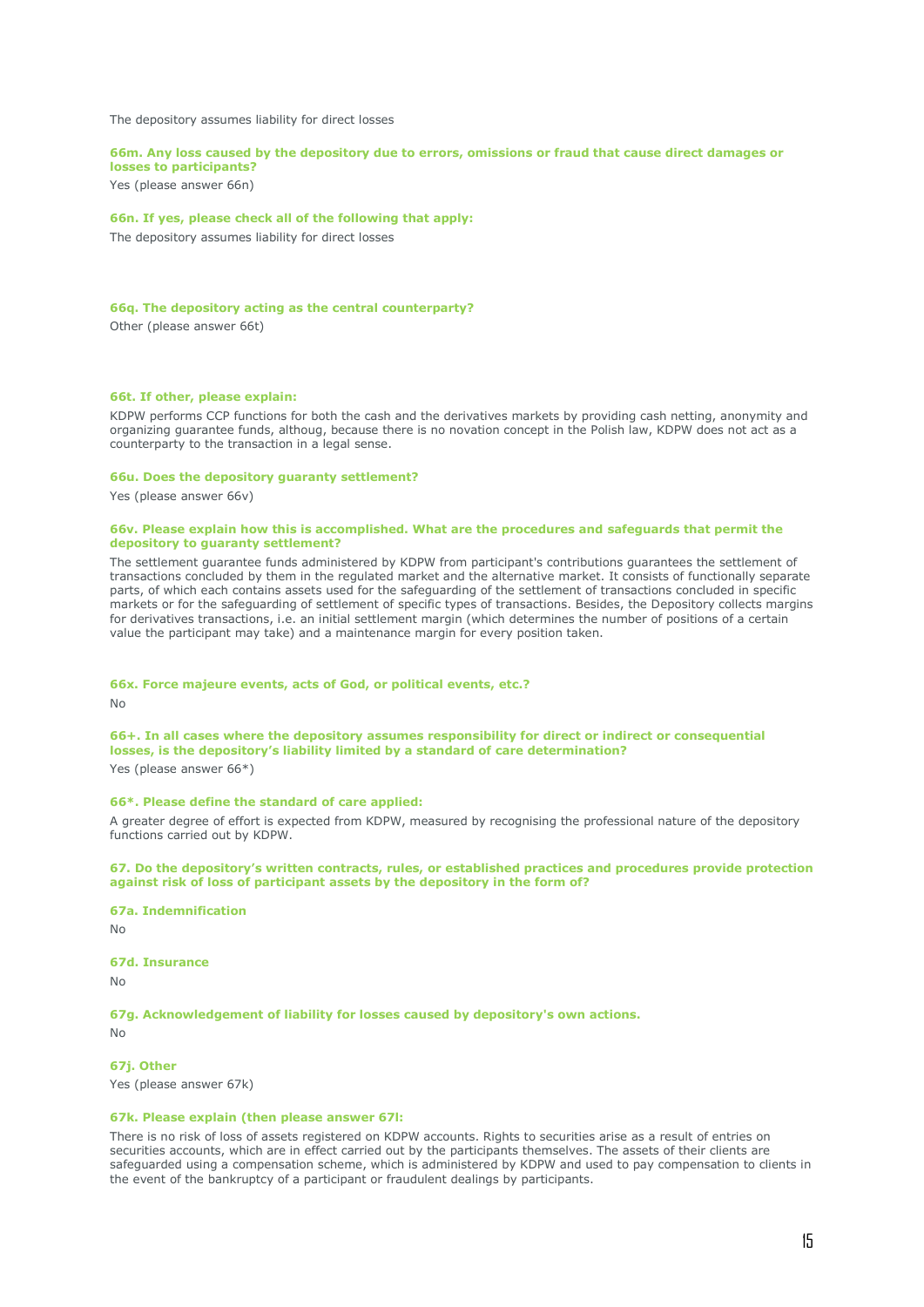### **67l. Please provide details of the relevant sections of the contracts, rules or practices where this information is found.**

Compensation Scheme Regulation, art. 132-146 of the Trading in Financial Instruments Act, Rules of Compensation Scheme

# **68. Is the depository immune from legal action in its own jurisdiction?**

Other (please answer 68a)

# **68a. If other, please explain:**

According to the article 6 pt 4 of the Bankruptcy and Restitution Law the legal persons which have been established on the basis of the provisions of a Parliament Act cannot be declared bankrupt. The Depository is such a legal person.

# **Security Control**

**69. How do participants receive information (view actual settlement of trades, movement of securities on their accounts, etc.) and see the status of their accounts? (Choose all that apply.)** Other (please answer 69a)

### **69a. Please explain:**

Participants have access to the Electronic System of the Information Distribution (ESDI)

# **70. Do participants have access to affect their holdings, including confirming and affirming trades, movement of securities on their accounts, etc.?**

Yes (please answer 70a)

# **70a. How is access given to participants? (Choose all that apply.)**

Other (please answer 70c)

# **70c. Please explain:**

Participants have access to the Electronic System of the Information Distribution (ESDI)

### **71. Regarding data security:**

#### **71a. Are passwords used by participants to access their accounts?**

Other (please answer 71b)

#### **71b. If other, please explain:**

Participants have access to the Electronic System of the Information Distribution (ESDI). Data security in ESDI is based mainly on cryptography (data encipherment), however user passwords are also used.

#### **71c. Does each user have a unique user ID?**

Yes

#### **71e. Are passwords regularly changed?**

Other (please answer 71g)

# **71g. If other, please explain:**

Individual cryptographic keys are changed once a year. There is no need to change user passwords.

### **71h. Is there a user lock-out after a pre-set number of unsuccessful User ID attempts?** No

**72. Does the depository communicate with other market entities such as stock exchanges, payment systems, clearing houses, etc., by secured linkages?** Yes (please answer 72a)

#### **72a. Please explain:**

Warsaw Stock Exchange, National Bank of Poland, Polish Financial Supervision Authority, MTS CeTO

#### **73. How does the depository communicate with other market entities?**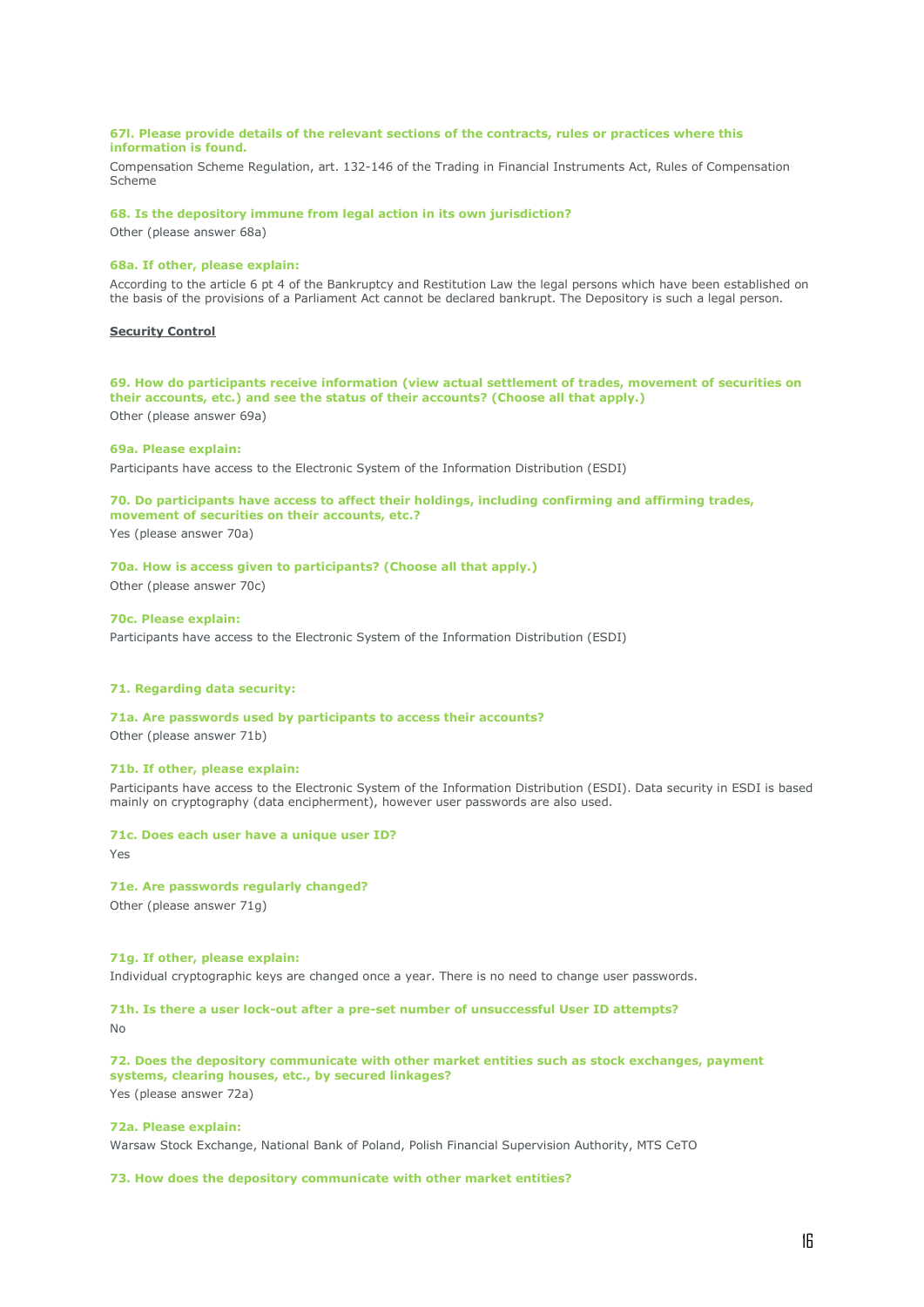**73a. Stock Exchanges (Choose all that apply.)** Secured, leased, dedicated telephone line

**73b. Payment Systems (Choose all that apply.)** Secured, leased, dedicated telephone line

**73c. Clearing Houses (Choose all that apply.)** Not applicable

**73d. Registrars (Choose all that apply.)** Not applicable

**74. How is access to the physical building controlled? (Choose all that apply.)** By guards, By electronic keys/personal ID card, By alarm system

**75. What are the vault security procedures for the safekeeping of physical paper? (Choose all that apply.)** Not applicable; no vault is maintained

# **Participant Default Protections Resulting from a Participant Failure**

**76. If a participant defaults, how is the loss covered? (Choose all that apply?)**

The depository guaranty fund covers the loss

**77. During the past three years, has there been a situation where a participant defaulted which resulted in a significant loss?**

 $N<sub>0</sub>$ 

**78. Does the depository have a guaranty fund independent of stock exchange or other market guarantees?** Yes (please answer 78a)

**78a. If yes, please respond to the following questions:**

#### **What is the size of the fund (then please answer 78b)?**

The size of the cash market guarantee fund is changing. It is from 18,5 to 70,3 mln USD (average for the period January - September 2008: 38,1 mln USD). The size of guarantee fund for derivatives market is from 9,2 to 23,8 mln USD (average 17,8 mln USD for the period January-September 2008).

**78b. How is the size of the fund determined? (Choose one.)**

By participant volume

#### **78d. How is the fund financed? (Choose one.)**

Contributions from participants (please answer 78f)

### **78f. If so, what is the amount or percentage per participant?**

The contribution from participant having a clearing member status is calculated on the basis of the appropriate algorithms provided in Appendices to the Settlement Guarantee Fund Rules of the NDS. The present algorithm is in force from July 2007.

**78h. Who is covered by the fund? (Choose all that apply.)** Direct depository participants only

**78j. When is the guaranty fund used? (Choose all that apply.)**

When a direct participant defaults, Other (please answer 78k)

### **78k. If other, please explain:**

The guaranty fund for regulated markets is also used to guarantee the return of securities borrowed through automatic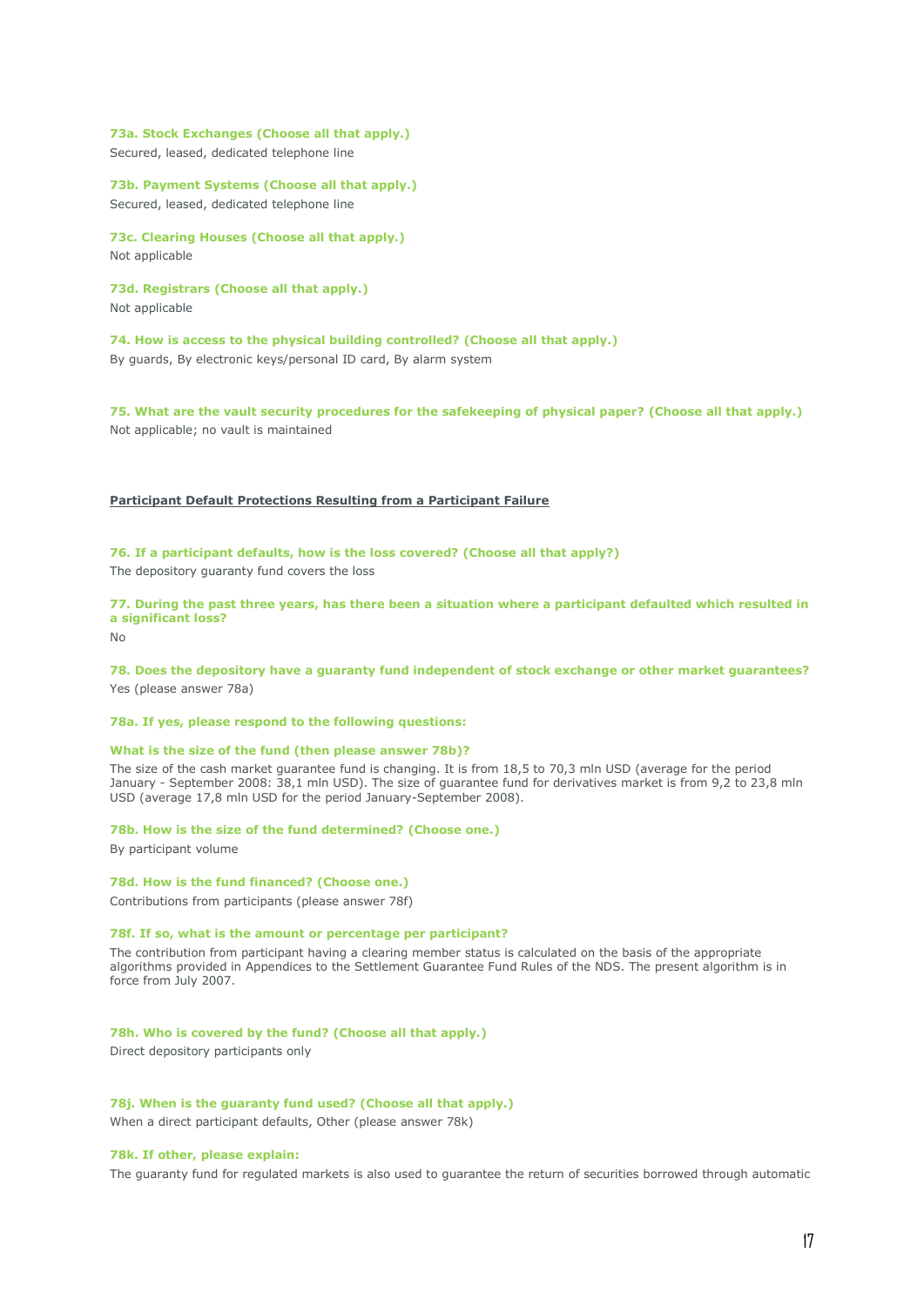securities loans provided to avoid fails of transactions guaranteed by the fund.

### **79. Does the depository have forms of oversight management for assessing and monitoring of the following? (Choose all that apply.)**

Participant eligibility requirements, Participant volumes, Participant financial strength, Collateral requirements for participants (please answer 79b), Settlement controls that minimize or eliminate the risk of default by a participant (please answer 79d), Other forms of risk management used for assessing and monitoring participant exposures (please answer 79i)

#### **79b. Please explain the requirements:**

Collateral taken from participants operating in the derivatives market and participating in the securities lending and borrowing system organised by KDPW.

## **79d. What type or types of settlement controls (Choose all that apply.)**

Simultaneous DVP (please answer 79g)

### **79g. Please explain:**

Settlement of securities is effected after the confirmation of cash settlement in the central bank.

#### **79i. Please explain briefly how these work:**

KDPW uses monitoring system for transaction and position limits. Transaction limit is calculated comparing current liabilities (i.e. margins, futures mark-to-market and options premiums) to current collateral. If transaction limit exceeds 100%, there is an alert generated and margin call sent to the participant. Position limit is used for futures contracts with physical delivery.

#### **80. Does the stock exchange have default protections that extend to the depository, such as the following? (Choose all that apply.)**

Other (please answer 80a)

#### **80a. Please explain:**

The Depository maintains a guaranty fund for stock exchange transactions.

# **BUSINESS RECOVERY PLAN**

*This section is intended to identify key aspects of the depository's Business Recovery Plan (BRP), including testing requirements and past results, expected recovery time periods, and the independent review and validation (if any) of the BRP.*

## **81. Do you have a formal business recovery plan?**

Yes (please answer 81a)

### **81a. Does your Business Recovery Plan include: (Choose all that apply.)**

Back-up of all computer files, Off-site data storage, Back-up files stored and locked, Off-site operations facility, Other (please answer 81h)

### **81b. Please identify both the frequency and the last date of testing for the following third party:**

# **Depository participants/members**

once a year The last date of testing: 27-28 September 2008

#### **81c. Please identify both the frequency and the last date of testing for the following third party:**

#### **Stock exchange**

more than once a year The last date of testing: 27-28 September 2008

#### **81d. Please identify both the frequency and the last date of testing for the following third party:**

### **Central bank**

more than once a year The last date of testing: 27-28 September 2008

## **81e. Please identify both the frequency and the last date of testing for the following third party:**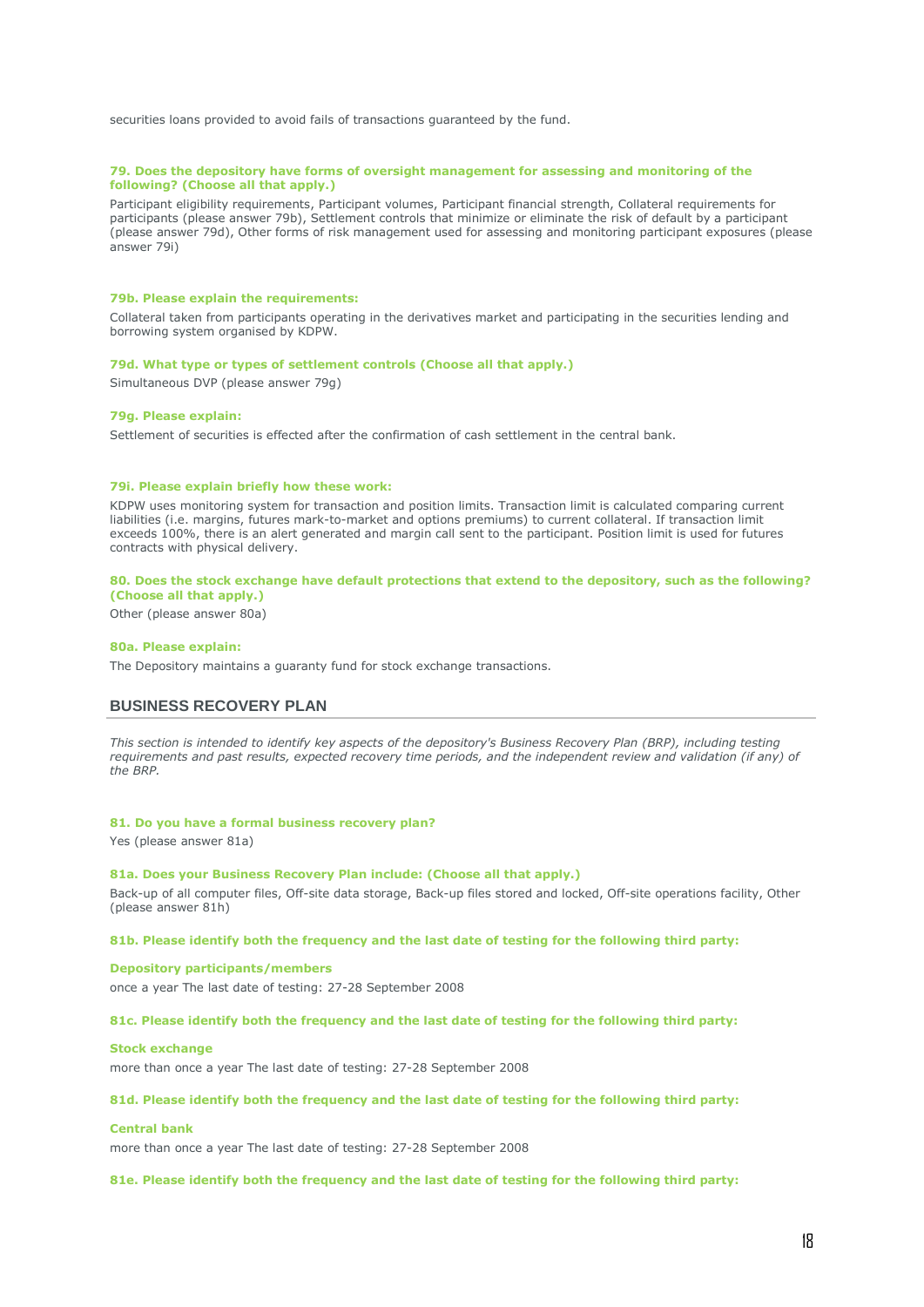### **Local brokers**

once a year The last date of testing: 27-28 September 2008

### **81f. Please identify both the frequency and the last date of testing for the following third party:**

# **Any other third party**

Pension funds and pension societies - once a year The last date of testing: 27-28 September 2008

### **81h. If other, please explain:**

**82. How quickly can the main system be reactivated in the event of an outage? (Choose one.)** 1 - 4 hours

**83. If a back-up system exists, how quickly can the back-up system be activated in the event of the main system failing? (Choose one.)**  $1 - 4$  hours

**84. Will the depository publicly announce any system interruption?** Yes (please answer 84a)

**84a. To whom will the depository disclose any system interruptions? (Choose all that apply.)** To the depository regulators, To all direct participants, Other (please answer 84d)

**84b. If so, please list webpage address:**

#### **84d. Please explain:**

In case of cash settlement disruption - National Bank of Poland. Pension funds and pension societies

**84e. How will the depository disclose any system interruptions? (Choose all that apply.)** By e-mail, By telephone, Other (please answer 84f)

#### **84f. Please explain:**

Electronic System of the Information Distribution (ESDI), fax

**85. In the past three years, has it been necessary to activate the recovery plan in a live situation?** Yes (please answer 85a)

**85a. If yes, how much time was needed to implement the recovery plan? (Choose one.)** Less than 1 hour (please answer 85b)

**85b. How much time was needed to recover and restore business to normal operations? (Choose one.)** 1 - 4 hours (please answer 85c)

## **85c. What was the impact to the market? (Choose all that apply.)**

All securities settlements took place as scheduled on the same day with good value, All cash settlements took place as scheduled on the same day with good value

# **PERFORMANCE, INSURANCE, AND LOSS**

*This section is intended to identify the level of insurance maintained by the depository, and the extent to which coverage would extend to financial loss incurred by participants and their clients, including but not limited to losses resulting from operating performance, security breaches, and employee negligence or misconduct.*

**86. Has there been any material loss by the depository during the past three years?**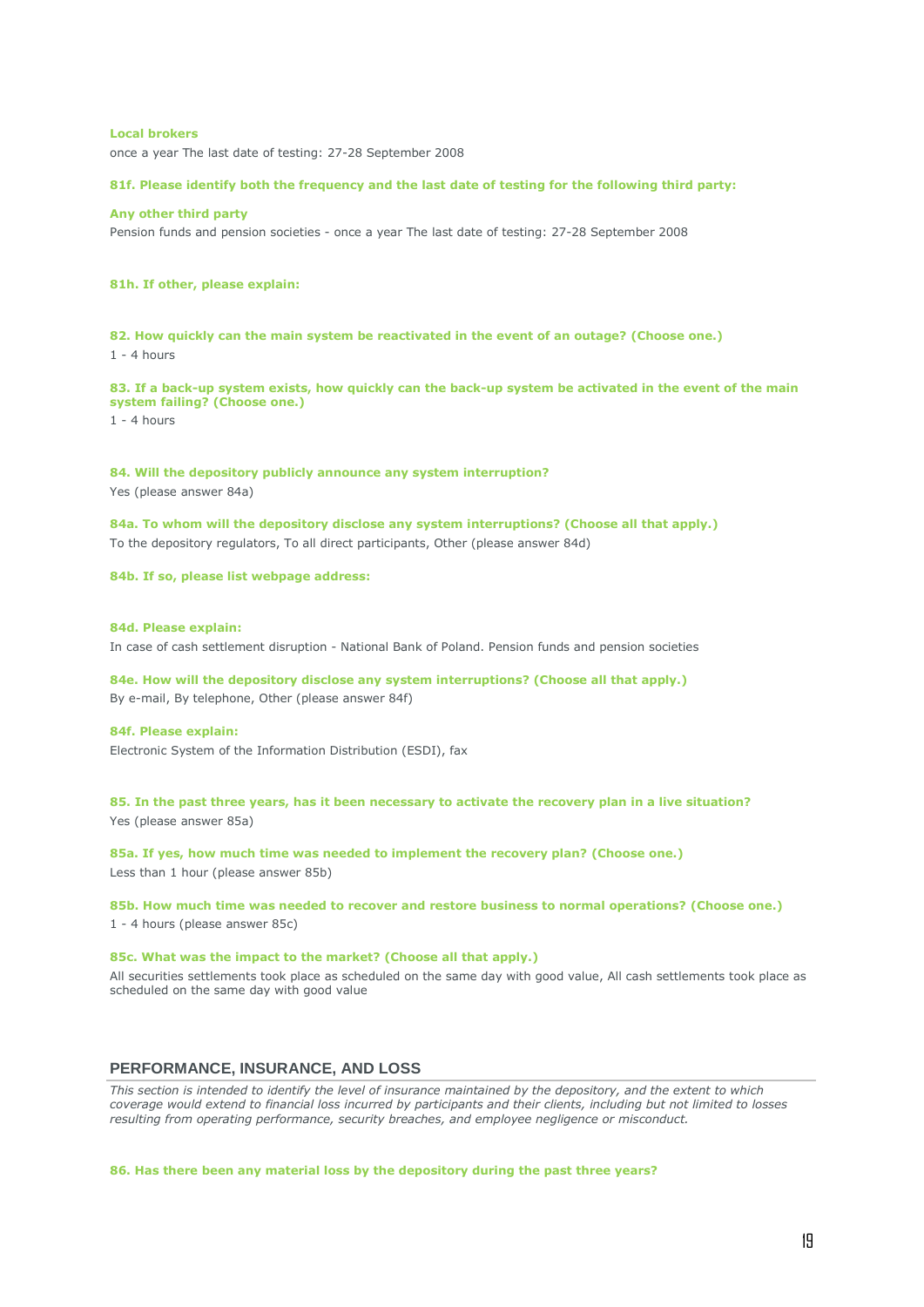No

# **87. Has the depository been subject to any litigation involving a participant during the past three years?** No

# **88. Has the depository realized revenues sufficient to cover expenses during the past three years? (Choose one.)**

Yes for all three years

# **89. Does the depository maintain a reserve for operating losses?**

Other (please answer 89b)

### **89b. If other, please explain:**

KDPW does not mantain the dedicated reserve capital for covering the operational losses as it is not required by the Polish regulations. There are no account reserves created for eventual operational losses. Account reserves are created only for probable losses. Hovewer KDPW does maintain supplementary and reserve capital, created by annual deductions from profit, which are dedicated to cover eventual losses.

**90. Has the regulatory body with oversight responsibility for the depository issued public notice that the depository is not in current compliance with any capital, solvency, insurance or similar financial strength requirements imposed by such regulatory body?**  $N<sub>0</sub>$ 

**90b. In the case of such a notice having been issued, has such notice been withdrawn, or, has the remedy of such noncompliance been publicly announced by the depository?** Other (please answer 90e)

### **90e. If other, please explain:**

Not applicable

**91. Does the depository have insurance for Default?**

No

**92. Does the depository have insurance for Fidelity?**

No

**93. Does the depository have insurance for Operational Errors?** No

**94. Does the depository have insurance for Errors and Omissions?** No

**95. Does the depository have insurance for Computer Fraud?**  $N<sub>0</sub>$ 

# **96. Does the depository have insurance for the Premises?**

Other (please answer 96c)

## **96c. If other, please explain:**

The Depository has insurance for the off-site backup location premises. The owner of the main premises building has the insurance for the building.

#### **97. Does the depository have any other insurance?**

Yes (please answer 97a)